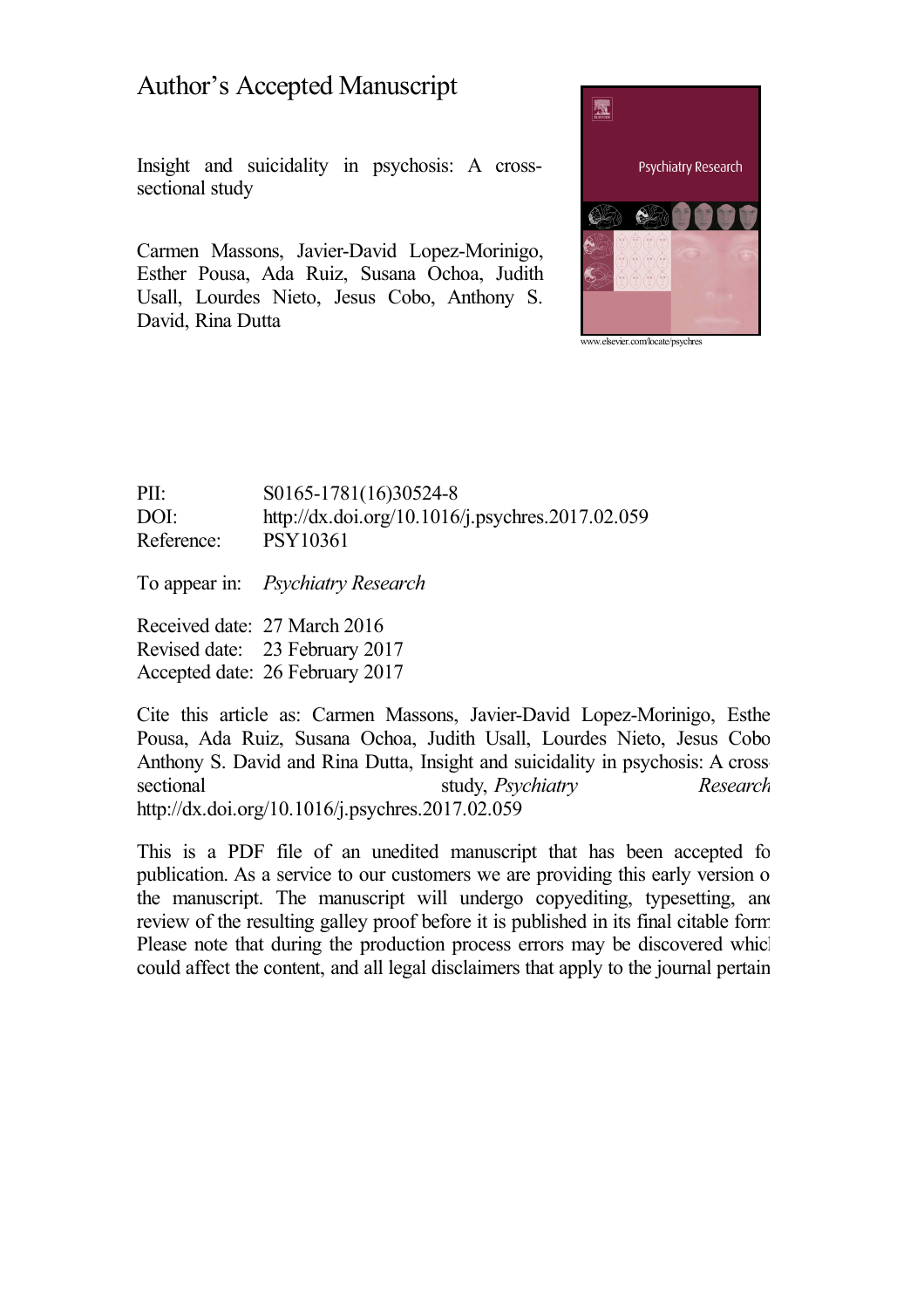Insight and suicidality in psychosis: a cross-sectional study

Carmen Massons<sup>a\*1</sup>, Javier-David Lopez-Morinigo<sup>b1</sup>, Esther Pousa<sup>a</sup>, Ada Ruiz<sup>cd</sup>,

Susana Ochoa<sup>e</sup>, Judith Usall<sup>e</sup>, Lourdes Nieto<sup>f</sup>, Jesus Cobo<sup>a,g,h</sup>, Anthony S David<sup>b</sup>, Rina Dutta<sup>i</sup>

<sup>a</sup> Mental Health Deparment. Corporació Sanitària Parc Taulí- Universitat Autònoma de *Barcelona, Campus d'Excel·lència Internacional*, Bellaterra 08193, Spain.

<sup>b</sup>King's College of London. Institute of Psychiatry, Psychology and Neurosciences. Department of Psychosis Studies. London. UK.

*<sup>c</sup>Institut de Neuropsiquiatria i Addiccions. Parc de Salut Mar*, Barcelona. Spain.

*<sup>d</sup>IMIM ( Hospital del Mar Medical Research Institute),* Barcelona, Spain

<sup>e</sup>Research and Development Unit, *Parc Sanitari San Joan de Dèu* - CIBERSAM, Sant Boi de Llobregat, Barcelona. Spain.

<sup>f</sup>Department of Research *Instituto Nacional de Psiquiatría Ramón de la Fuente Muñiz. Calzada México-Xochimilco 101, San Lorenzo Huipulco, Tlalpan, México D. F*. 14370, *Mexico.*

<sup>g</sup>Department of Psychiatry and Forensic Medicine, Universitat Autònoma de Barcelona, 08193 Bellaterra, Barcelona. Spain.

<sup>h</sup> *Centro de Investigación Biomédica En Red de Salud Mental*, CIBERSAM, Sabadell, Spain

<sup>i</sup>King's College London. Institute of Psychiatry, Psychology and Neurosciences. Department of Psychological Medicine. London. UK.

**\*Corresponding author:** Dr. Carmen Massons. Telephone number: +0034 669127334.

Email: cmassons@tauli.cat

### **Abstract**

**.** 

*Aims*: We aimed to test whether specific insight dimensions are associated with suicidality in patients with psychotic disorders. *Methods:* 143 patients with schizophrenia spectrum disorders were recruited. Suicidality was assessed by item 8 of

 $1<sup>1</sup>$  These authors contributed equally to this work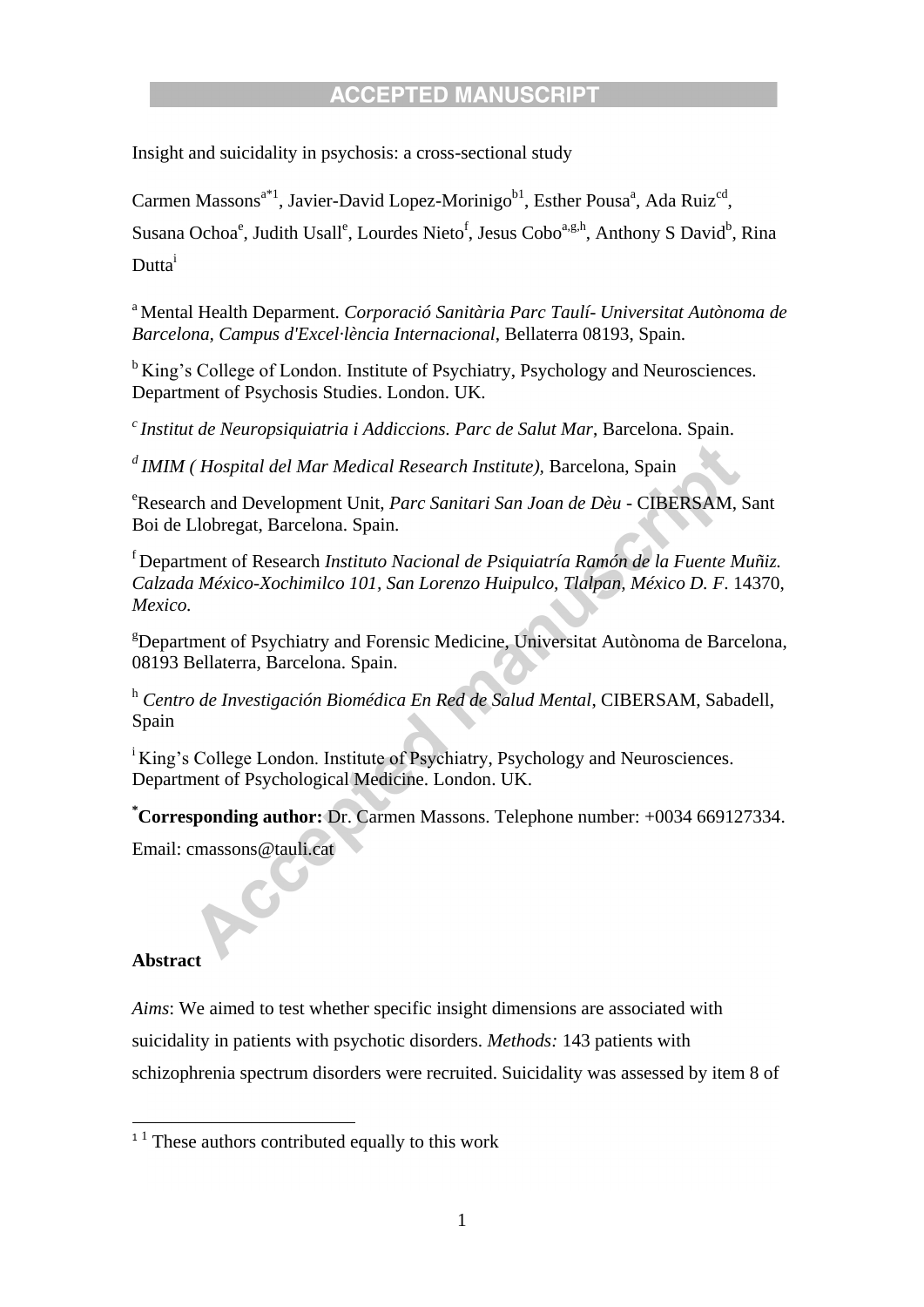the Calgary Depression Scale for Schizophrenia (CDSS). Insight was measured by the Scale of Unawareness of Mental Disorder (SUMD) and the Markova and Berrios Insight Scale. Bivariate analyses and multivariable logistic regression models were conducted. *Results:* Those subjects aware of having a mental illness and its social consequences had higher scores on suicidality than those with poor insight. Awareness of the need for treatment was not linked with suicidality. The Markova and Berrios Insight scale total score and two specific domains (awareness of "disturbed thinking and loss of control over the situation" and "having a vague feeling that something is wrong") were related to suicidality. However, no insight dimensions survived the multivariable regression model, which found depression and previous suicidal behaviour to predict suicidality. *Conclusions:* Suicidality in psychosis was linked with some insight dimensions: awareness of mental illness and awareness of social consequences, but not compliance. Depression and previous suicidal behaviour mediated the associations with insight; thus, predicting suicidality.

#### *Key words:*

*Schizophrenia, schizophrenia spectrum disorders, insight dimensions, depression, suicidal ideation, suicide attempt*

#### **1. Introduction**

As many as one in two patients with schizophrenia have had lifetime suicidal thoughts or attempted suicide (Bolton et al., 2007). Approximately 2-5% of these patients die from suicide (Palmer et al., 2005; Dutta et al., 2010).

Suicide in schizophrenia has been linked with some general suicide risk factors such as depression (Hawton et al., 2005; Pluck et al., 2012; Challis et al., 2013),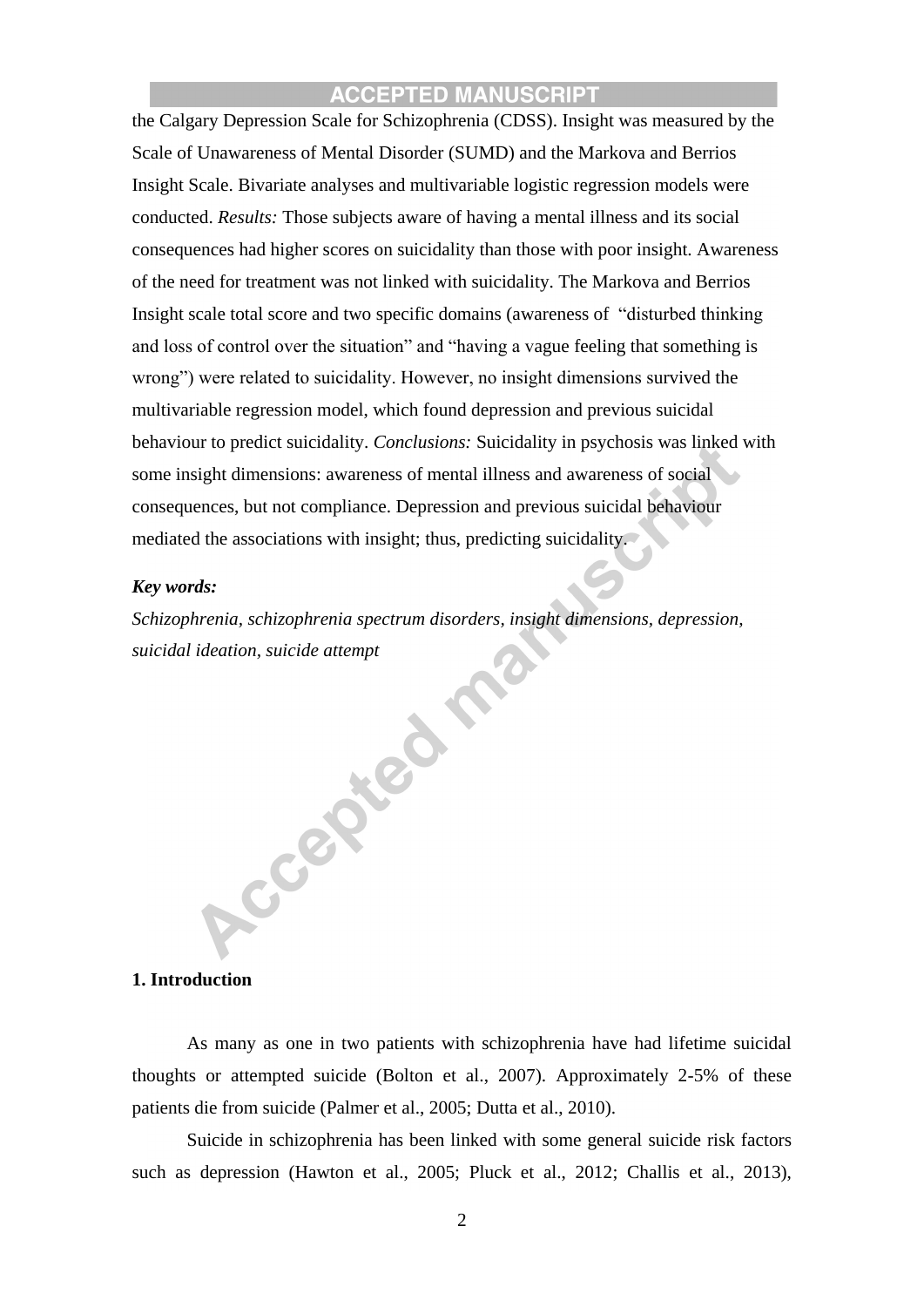previous suicide attempts (Melle et al., 2012; Pluck et al., 2012; Barret et al, 2015), impulsive personality traits (Pluck et al., 2013), drug and alcohol misuse (Hawton et al., 2005; Pluck et al., 2012), and feelings of hopelessness (Melle et al., 2012). In addition, poor adherence to treatment (Hawton et al., 2005; Mork et al., 2012), greater number of previous hospital admissions (Popovic et al., 2014), less severe negative symptoms (Fenton, 2000), early phases of the illness (Fenton et al., 2000; Palmer et al., 2005; Dutta et al., 2010 Melle et al., 2012; ), younger age at psychosis onset (Mork et al., 2012), being male (Hawton et al., 2005), longer "duration of untreated psychosis" (DUP) (Challis et al., 2013; Lopez-Moriñigo et al., 2014), higher premorbid intelligence quotient (IQ) (Pluck et al., 2012) and family history of self-harm (Pluck et al., 2012) have been specifically associated with an increased suicide risk in psychosis. In addition, some medication side effects such as akathisia have been related to suicide attempts (Scholten et al., 2005).

Mixed results have been reported regarding the relationship between insight and suicide, including both positive (i.e. insight as a risk factor for suicide) and negative studies (i.e. insight behaving as a protective factor for suicide) (Lopez-Morinigo et al., 2012). Moreover, findings from a recent 1-year follow-up first-episode psychosis (FEP) study suggest that this relationship may change over the course of the illness. Thus, insight at baseline was found to be associated with increased risk of suicidality at 1 year, whilst the increase in insight over the 1-year follow-up reduced the risk at that point (Barret et al., 2015).

Hence, while clinical insight has been classically linked to better long-term outcomes in psychosis via improved compliance (Bourgeois et al., 2004; Lincoln et al., 2007; Higashi et al., 2013), which has also been found to reduce suicide risk in schizophrenia (Hawton et al., 2005) and FEP (Barrett et al., 2015), concerns have been raised regarding a potential association of insight with suicidality via depression and hopelessness, i.e. the so-called demoralization syndrome (Drake and Cotton, 1986; Crumlish et al., 2005; Restifo et al., 2009). One possible explanation for these mixed findings may be related to the unidimensional approach to insight taken by some of these studies (Lopez-Morinigo et al., 2012) since over the last two decades insight has been demonstrated to be a multidimensional phenomenon (David et al., 1990; Amador et al., 1991; Amador and David, 2004), including: 1) awareness of having a mental disorder, 2) awareness of the effects of medication, 3) awareness of the social consequences of disorder, and 4) the ability to relabel psychotic experiences as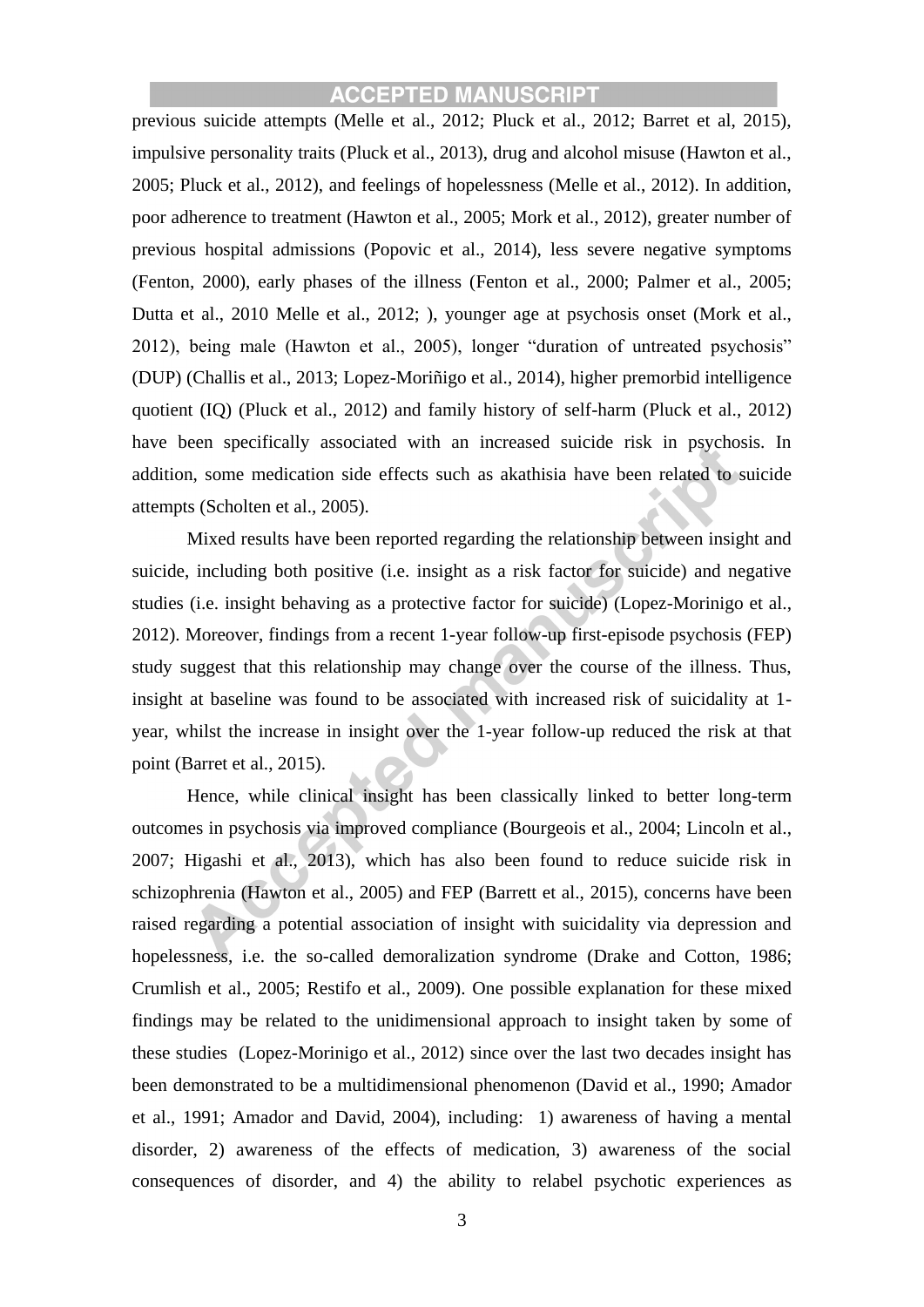abnormal. In keeping with this, two clinical rater-based scales to assess insight multidimensionally have been validated to date: the Scale of Unawareness of Mental Disorder (SUMD) (Amador et al., 1991) and the Scale for Assessment of Insight (SAI) (David, 1990) and its expanded version (SAI-E) (Kemp and David, 1997). Thus, while some insight dimensions such as awareness of psychotic symptoms may behave as risk factors for suicide, awareness of the benefits from treatment appears to reduce suicide risk in schizophrenia (e.g. Amador et al., 1996).

In keeping with this, we found four recent studies which investigated the relationship between suicidality and insight from a multidimensional perspective. Interestingly, while the three cross-sectional studies (Flanagan et al., 2012, Sharaf et al., 2012; Lopez-Moriñigo et al., 2014) revealed positive associations of insight with suicidality, a 3-year follow-up FEP study failed to replicate such associations (Ayesa-Arriola et al., 2015).

In addition, there are further aspects of insight concerning the subjective and cognitive domains of the self, which can only be captured by self-rated scales such as the Markova and Berrios Insight Scale (Markova et al., 1992; Markova et al., 1995), which will be referred to as subjective insight hereafter. To the best of our knowledge, the relationship between these aspects of insight and suicide risk in psychosis has not been studied to date.

We aimed to investigate the association of multiple insight dimensions with suicidality, whilst adjusting the analyses for a set of sociodemographic and clinical variables. Specifically, we hypothesised that: (i) regarding clinical insight, while awareness of having a mental illness and awareness of the social consequences of the illness increase suicide risk, awareness of the need for treatment behaves as a protective factor; (ii) with regard to subjective insight, higher levels of "self-reported" insight is associated with increased suicidality.

#### **2. Methods**

#### **2.1 Participants**

Patients were recruited over March 2009-December 2014 from a publicly-funded general hospital in Barcelona (Spain), which provides secondary mental healthcare to a population of approximately 450.000 people. Both in- and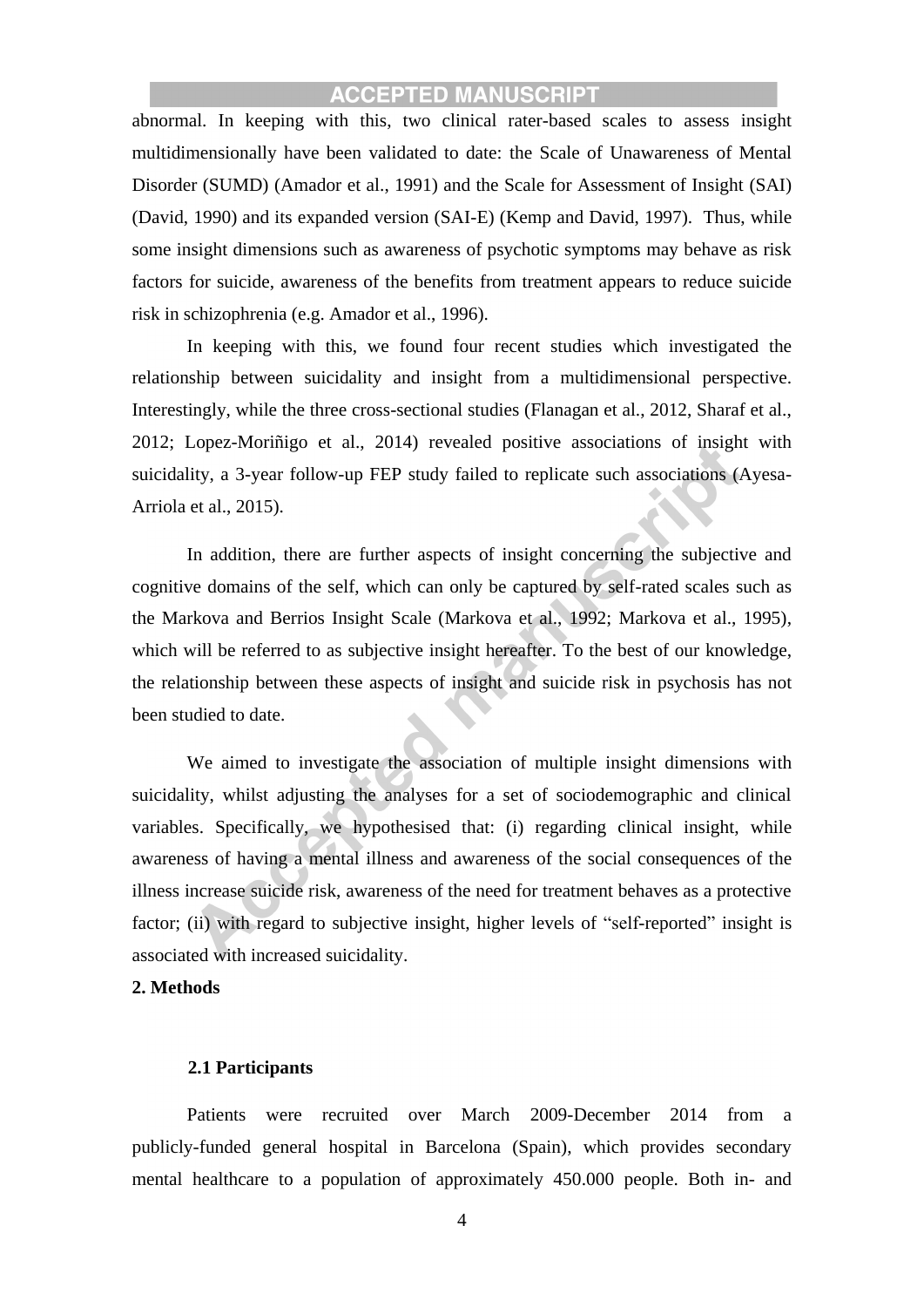outpatients were approached and invited to participate in the study. The sample was therefore mixed in terms of demographics, but also illness severity, with a wide range of scores in the psychopathological assessments, thus demonstrating the real-world nature of our data. Inclusion criteria were as follows: age 18-80 years and fulfilling DSM-IV criteria for schizophrenia spectrum disorders, including schizophrenia and schizophreniform disorder ("schizophrenia spectrum disorders"), schizoaffective disorder, delusional disorder, brief psychosis and psychosis NOS (American Psychiatric Association, 1994). Diagnoses were made by the clinical team, which was led by a consultant psychiatrist. Clinical consensus meetings took place on a monthly basis. Patients with moderate to severe learning disabilities (IQ<65), a neurological illness and/or a history of severe head trauma were excluded. All participants provided written informed consent. The study was approved by the medical research ethics committee of the hospital (CEIC code 2006/510).

#### **2.2 Assessments**

Demographic variables included gender (male/female), age at the time of the assessment, education level (which was dichotomised: up to primary school vs. further levels), employment status (unemployed/employed), marital status (unmarried/married) and living status (alone/not alone).

#### 2.2.1 Insight

Insight was assessed using two different scales. First, the Spanish version of the Scale of Unawareness of Mental Disorder (SUMD) (Amador et al., 1993; Ruiz et al., 2008) was administered to evaluate clinical insight. The SUMD assesses 'lack of' insight, i.e. the higher the score (ranging from 0 to 5), the poorer the insight, which provides scores on three insight dimensions: mental illness (IMI), need for treatment (INT) and social consequences (ISC). The sample was dichotomized into "poor insight" (all scores over 1) and "good insight" (scores of 1) for each insight dimension.

In order to evaluate subjective insight considering patients' views, the Markova and Berrios Insight Scale (MBIS) (Markova et al., 1992; Markova et al., 1995) Spanish version (Nieto et al., 2012) was also administered. This scale consists of 30 statements which are labelled by patients as true or false. Higher scores correlate with greater insight. Both total insight (scored by summing all the items) and the following insight dimensions were analysed: (MF1) awareness of disturbed thinking and loss of control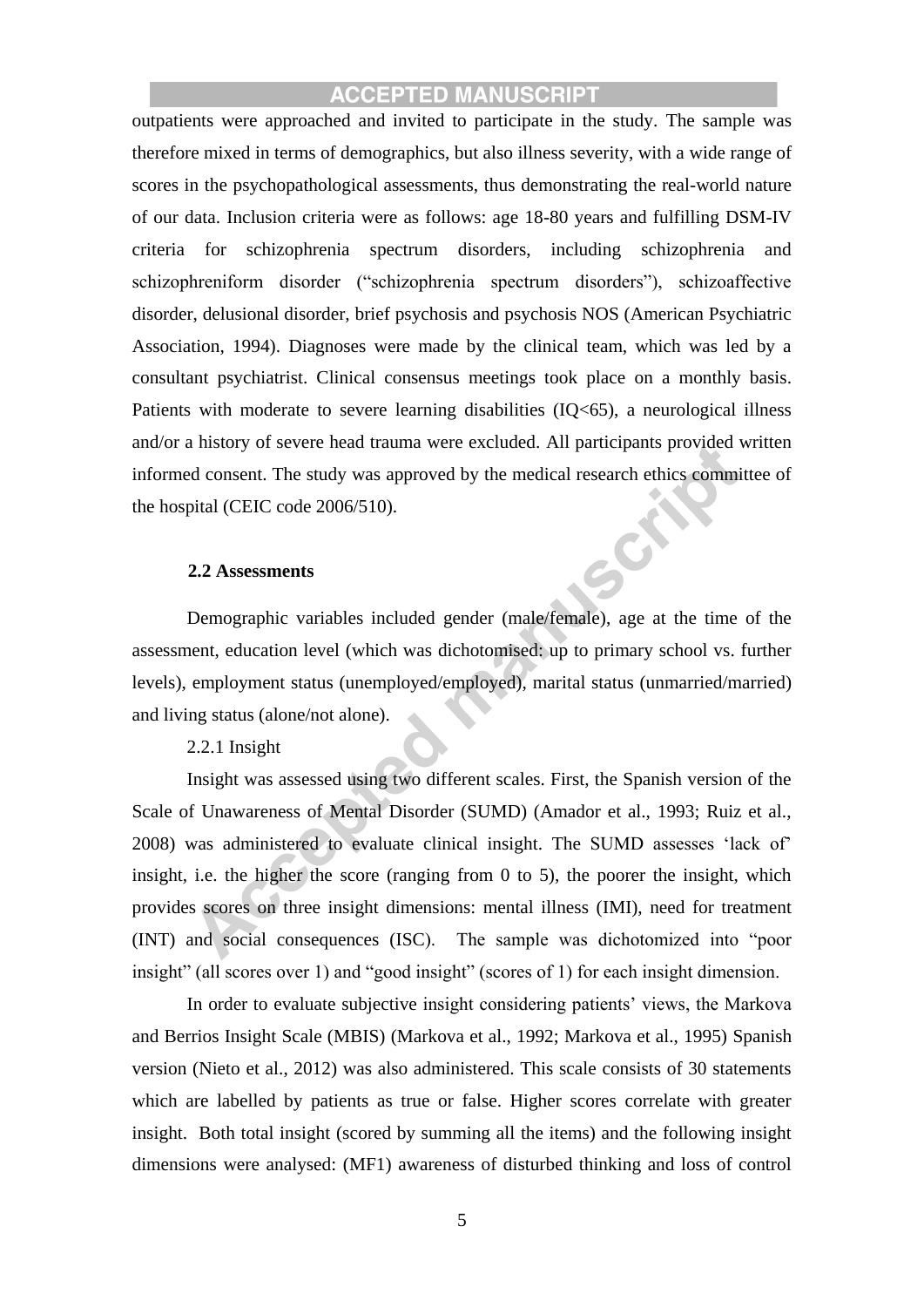over the situation, (MF2) acknowledgment that things outside as well as within the individual feel different, (MF3) having a vague feeling that something is wrong and (MF4) attributing perceived changes to physical problems (Markova et al., 2003).

### 2.2.2 Psychopathology

Severity of positive and negative symptoms over the last week was assessed by the Spanish version of the Positive and Negative Syndrome Scale for Schizophrenia (PANSS) (Kay et al., 1987). The PANSS is a 30-item scale with scores ranging from 1 to 7 (i.e. the higher the score, the more severe the symptom), which can also be summed to obtain overall measures of psychopathology. Five symptomatic domains, including positive, negative, disorganization, excitation and depression, were considered based on a previous factor analysis (Lindenmayer et al, 1995).

### 2.2.3 Suicidality

Current (i.e. over the last two weeks) 'suicidality' was assessed by item 8 of the Calgary Depression Scale for Schizophrenia (CDSS) (Addington et al., 1992) Spanish validated version (Sarro et al., 2004), which ranges from 0 (no suicidal ideation at all over the last two weeks) to 3 (at least one suicide attempt or serious plan over this period). The presence of suicide attempts prior to the assessment (and the number of such suicide attempts) was taken from patient's records. A 'suicide attempt' was defined as 'a potentially self-injurious behaviour with a nonfatal outcome, for which there was evidence (either explicit or implicit) that the person intended to kill him/herself' (O'Carroll et al., 1996). However, neither the remaining CDSS items nor the total score were included in the analyses to evaluate suicidality (main outcome measure) and depression (one of the independent variables) with different scales, in order to avoid a potential bias related to multi-collinearity.

### 2.2.4 Other clinical variables

Other potential contributing factors to suicidal behaviour were considered. The validated Spanish version of the Drug Attitude inventory (DAI) was administered to participants (Robles García et al., 2004). DAI scale is a self-report scale which assesses attitudes (which can be positive or negative according to the total score) towards maintenance antipsychotic drug therapy (Hogan et al., 1983).

Some items of the *Udvalg for Kliniske Undersøgelser* side effect rating scale (UKU side effect scale) (Lingjaerd et al., 1987) were also taken. UKU scale measures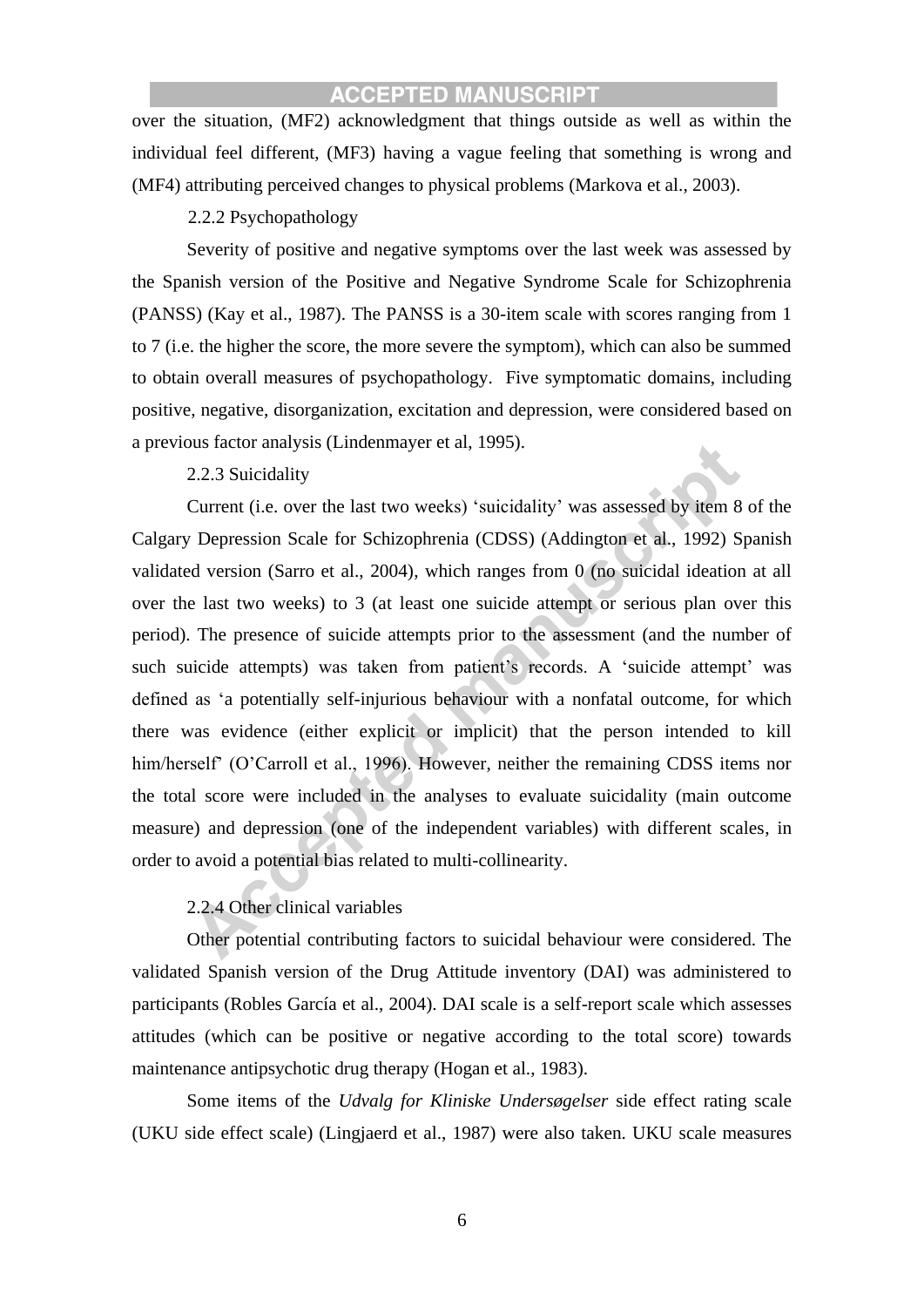psychological, neurological and autonomic side effects with scores ranging from 0 (absent) to 3 (very severe).

Also, the validated Spanish version of the Screen for Cognitive Impairment in Psychiatry (SCIP) (Pino et al., 2006) was administered to assess general cognition. Results from the SCIP were dichotomized in a "moderate/severe impairment" group and a "mild or absent cognitive impairment" group.

Other clinical variables, such as DSM-IV diagnosis (F2: 'schizophrenia spectrum disorder' vs. 'other psychoses'), illness duration (years), family history of psychiatric illness (present/absent), alcohol and illicit drug use (present/absent) and pharmacological treatment (antipsychotics, clozapine and antidepressants: use vs. nonuse), were also recorded.

#### **2.3 Statistical analysis**

Statistical analyses were performed using SPSS version 22.0 (SPSS Inc, Chicago, Il, USA).

First, we investigated potential bivariate associations of demographic and clinical variables with: (i) past suicidal history by using parametric and non-parametric tests depending on variable distribution (normal/non-normal), such as t-tests, Mann-Whitney U–tests and chi-square (applying Yates correction if necessary); (ii) the degree of suicidality, i.e. item 8 of the CDSS, over the two weeks preceding the assessment. These analyses formed the basis for further multivariable linear regression models with CDSS item 8 as the main outcome measure so they were unadjusted.

Second, a multiple hierarchical linear regression model (enter method) with suicidality (which was measured with item 8 of the CDSS) as the dependent variable was carried out to investigate predictors of suicidality, whilst adjusting the analyses for potential mediating/confounding demographic and clinical variables. No further CDSS scores were included in the model in order to investigate the influence of depression on suicidality by measuring it with a different instrument (namely, the PANSS factor). The change of the percentage of variance explained by each block of variables (Nagelkerke  $R<sup>2</sup>$ ) and the contribution of each independent variable to the model were investigated. All the above analyses were two-tailed and the level of significance was set at 5%.

### **3. Results**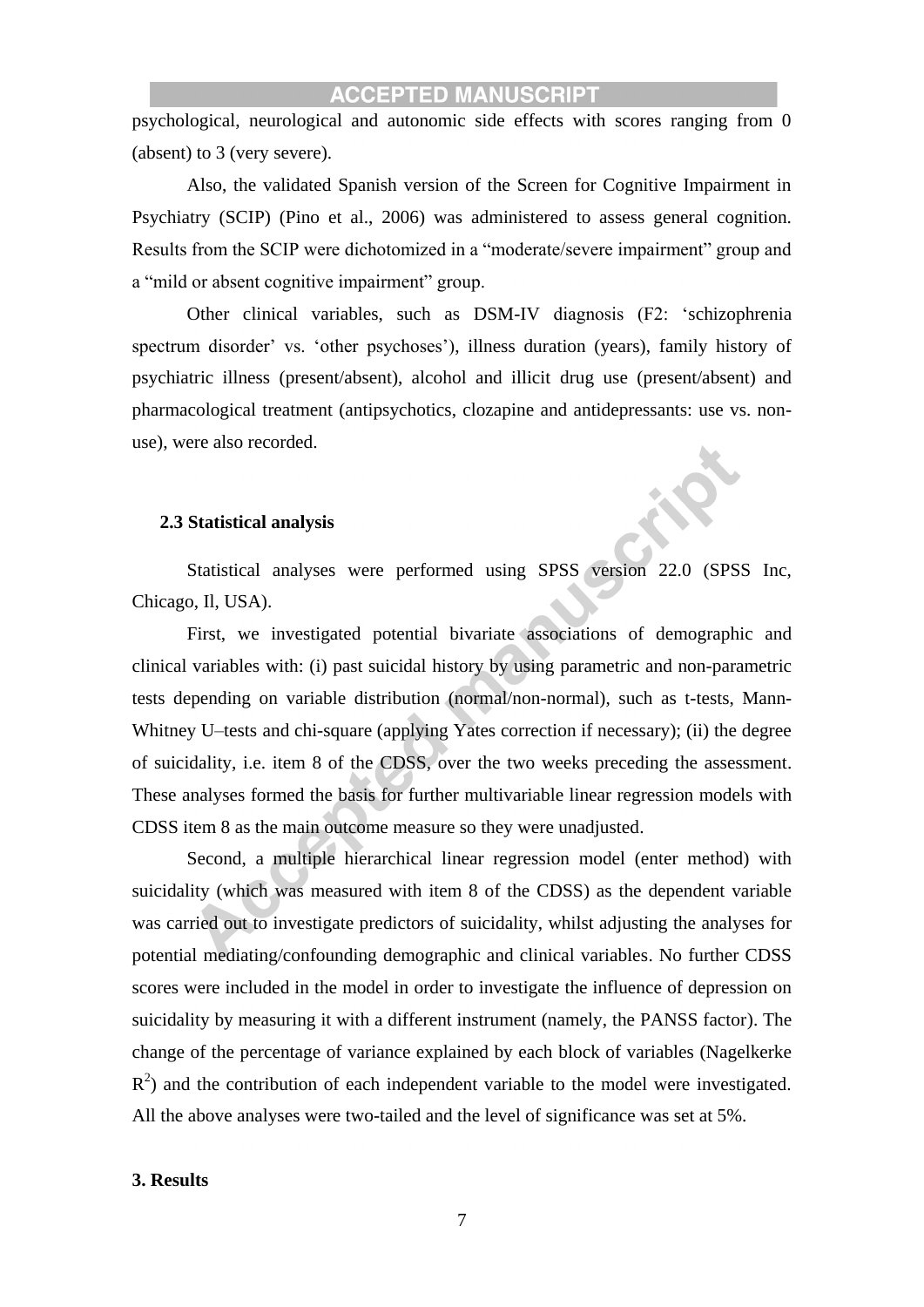The sociodemographic and clinical characteristics of the sample (*n*=143) are summarised in Table 1. The sample was mixed (mean age at first contact:  $38.4 \pm 11.9$ ) years) and only 14 patients (9.8%) had a duration of illness shorter than one year. 92 individuals (64.3%) were diagnosed with schizophrenia. 38 patients (26.6%) had attempted suicide before the study entry (see Table 1).

The differences in background and baseline variables in relation to current suicidality, which was measured with the CDSS item 8, are presented in Table 2. Potential bivariate correlations between continuous variables and suicidality are also reported in Table 3.

The mean score for suicidality was  $0.4 \pm 0.8$ . With regards to clinical insight, those subjects with good insight of mental illness and social consequences scored significantly higher on suicidality than those with poor insight into these dimensions as follows:  $0.7\pm1.1$  vs  $0.4\pm0.7$ ,  $p<0.001$  and  $0.6\pm0.9$  vs  $0.4\pm0.8$ ,  $p=0.04$ , respectively (Table 3). In addition, total MBIS score  $(r=0.35, p<0.001)$  and MF1 (awareness of "disturbed thinking and loss of control over the situation") ( $r=0.36$ ,  $p<0.001$ ) and MF3 ("having a vague feeling that something is wrong")  $(r=0.20, p=0.02)$  were significantly associated with suicidality.

Also, the suicidality score was higher in those who were unemployed  $(0.5\pm0.8)$ vs  $0.2\pm0.4$ ,  $p=0.004$ ) and single  $(0.5\pm0.8$  vs  $0.3\pm0.7$ ,  $p=0.045$ ). Depression measures such as the PANSS affective factor significantly correlated with suicidality:  $r=0.45$ ,  $p$ <0.001. Also, the PANSS negative factor correlated significantly with suicidality  $(r=0.45, p< 0.001)$ . Finally, those individuals on antidepressant treatment showed greater suicidality than those who were free of this medication  $(0.9\pm1.2 \text{ vs } 0.3\pm0.7,$ *p*<0.001).

A multivariable regression analysis investigated suicidality (CDSS item 8) as the dependent variable. Unemployment, marital status, previous suicide attempts, PANSS Affective and Negative factors, awareness of mental illness (SUMD1), awareness of the social consequences of the illness (SUMD3) and the total MBIS score were added to the model. However, only depression (as measured by the PANSS factor)  $(p<0.001)$  and previous suicidal behaviour  $(p=0.02)$  remained as significant factors. This model explained 34.5% of the variance on suicidality (Table 4).

### **4. Discussion**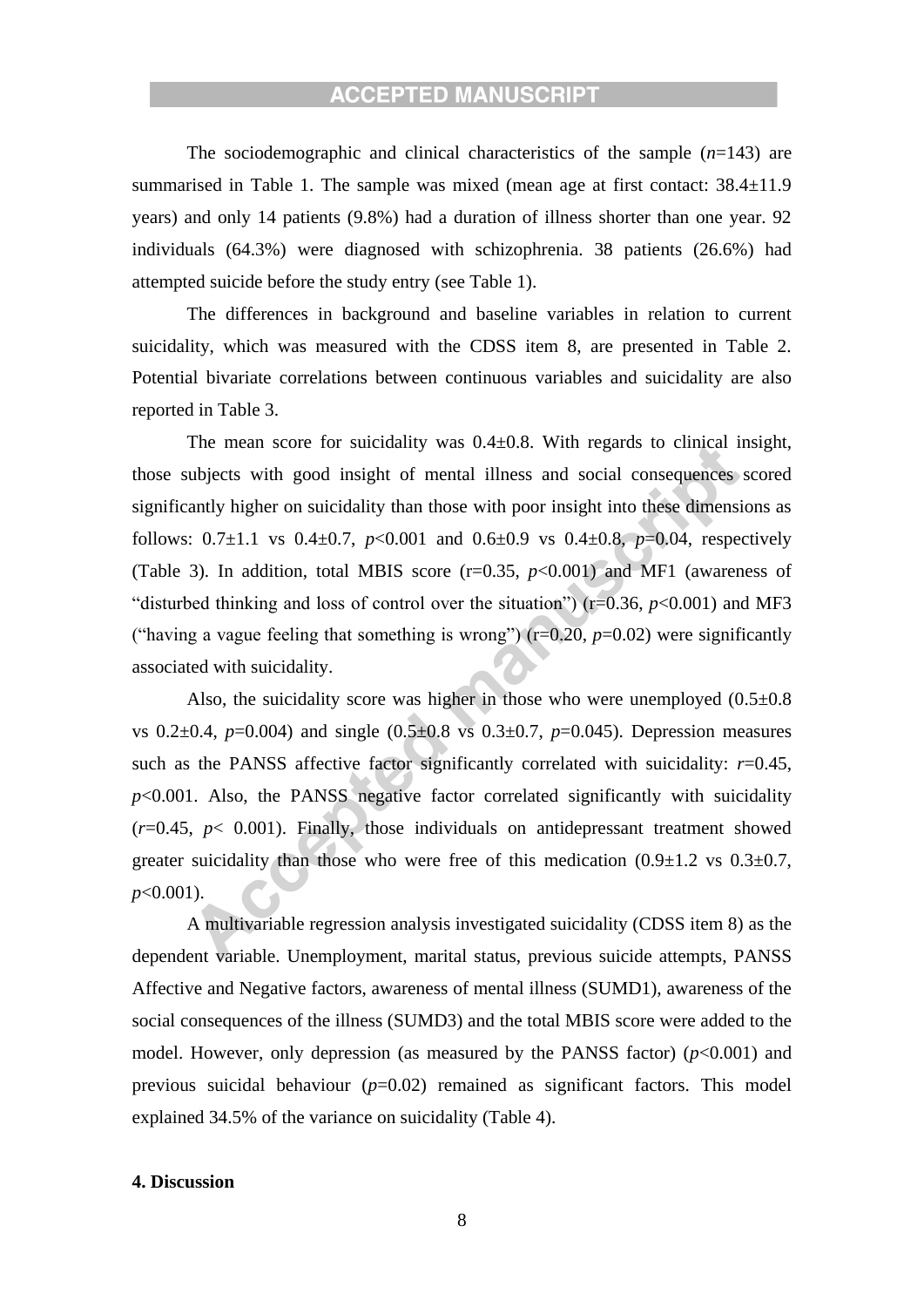### **4.1 Principal findings**

We aimed to investigate the role of insight dimensions in suicidality in patients with schizophrenia and related disorders, whilst considering potential mediating/confounding factors, including a wide range of demographic and clinical variables. In line with our first hypothesis concerning clinical insight, we found that those patients with good insight into having a mental illness and insight into the social consequences had greater levels of suicidality at the time of the assessment, whereas awareness of the need for treatment did not show this relationship. However, no insight score survived the multivariable regression model, which found depression and previous suicidal history to predict suicidality, thus mediating the above relationships between insight dimensions and suicidality.

In keeping with our second hypothesis, two insight domains from the patient's perspective, namely "awareness of disturbed thinking and loss of control over the situation" and "having a vague feeling that something is wrong", were linked with suicidality. Again, contrary to our expectations, the relationships between subjective insight dimensions and suicidality did not remain significant in the final multivariable regression model, hence suggesting that depression and previous suicidal behaviour may mediate the above associations of subjective insight with suicidality.

### **4. 2 Clinical Insight dimensions and suicidality**

Regarding clinical insight and suicidality, we found an association between two dimensions of clinical insight (Insight of mental illness and Insight of social consequences) and suicidality, which is consistent with previous literature (Lopez-Morinigo et al., 2012). In keeping with this, the first study investigating this complex association (Amador et al., 1996) reported symptoms relabeling to be associated with previous suicidal behaviour, which is consistent with a more recent FEP study which linked suicidality with recognition of mental illness and the ability to relabel psychotic symptoms as pathological (Flanagan et al., 2012). Interestingly, in our previous systematic review (Lopez-Morinigo et al., 2012) we concluded that insight was no longer significantly associated with greater risk of suicide after conducting multivariable regression analyses in at least six selected studies (Kim et al., 2003; Bourgeois et al., 2004; Evren et al., 2004; Bakst et al., 2010; Robinson et al., 2010; Kao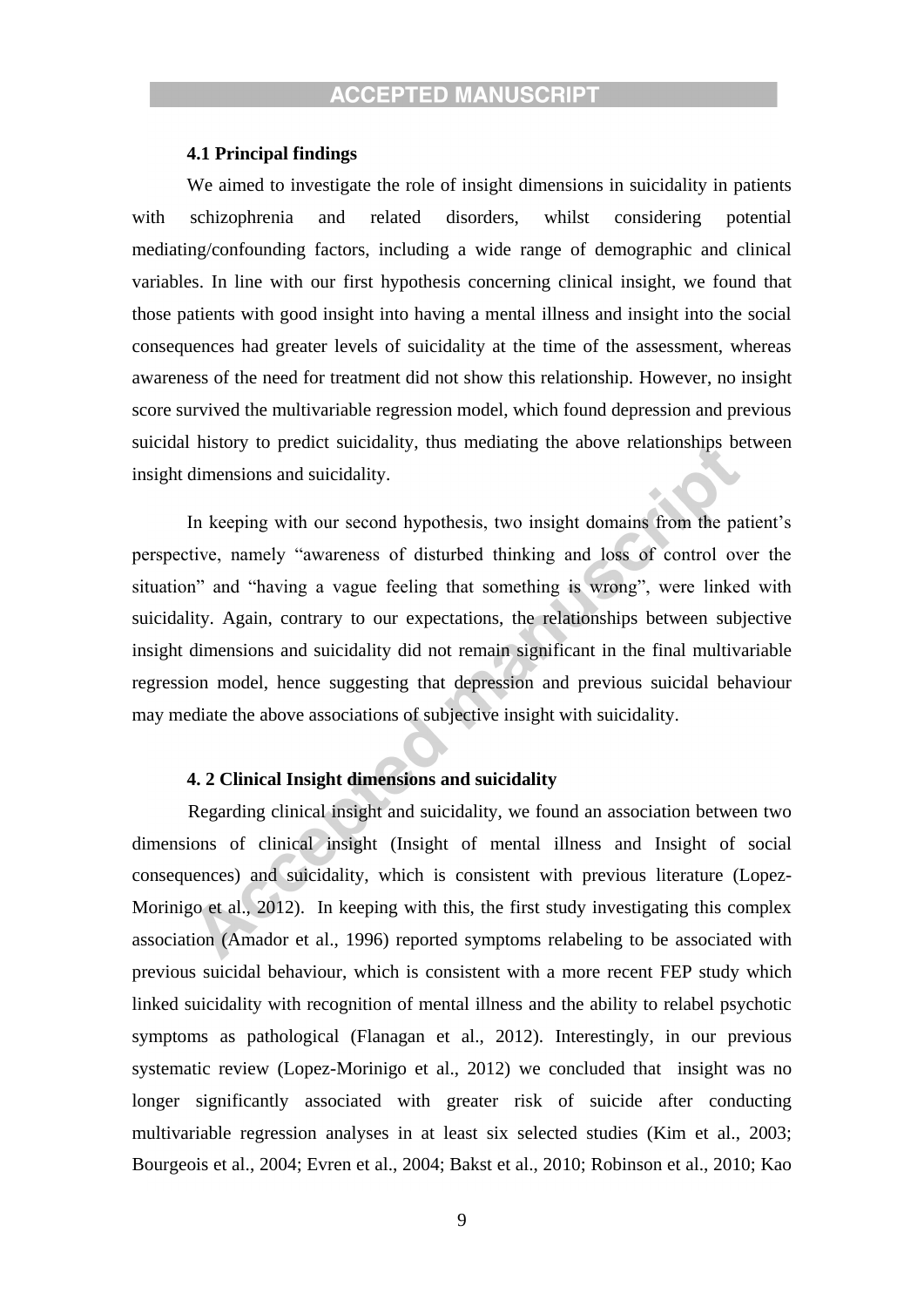& Liu, 2011). Also, the multivariable regression analyses tended to find depression as the main contributor to suicide risk (e.g. Restifo et al., 2009; Baskt et al., 2010; Barrett et al., 2011). This is in full agreement with our present study which revealed that while Insight of mental illness and Insight of social consequences were associated with suicidality in the bivariate analyses, the multivariate models reported depression and previous suicidal history to determine suicidality, thus mediating the relationship between insight dimensions and suicidality. Indeed, insight in psychosis has been consistently linked with depression (Mintz et al., 2003, Belvederi Murri et al., 2015) and previous suicide attempts (Lopez-Morinigo et al., 2014).

Also, contrary to our hypothesis based on previous literature (e.g. Hawton et al., 2005), we failed to replicate the protective effect of Insight of need of treatment on suicidality, although these results were consistent with recent FEP studies (Ayesa-Arriola et al., 2015; Barrett et al., 2015). Finally, we showed different associations between suicidality and each insight dimension, which provides further support for the multidimensional model of insight (Amador and David, 2004)

### **4.3. Subjective insight and suicidality**

In our study, we strengthened the measurement of insight by administering the MBIS which considers patient's self-report of insight. It has been postulated that insight might be a way of self-knowledge, i.e. how one feels and not just what is happening to one's self. Thus, when assessing insight this scale considers not only both aspects of the subjective experience (of psychosis), but also aspects of attribution and delusional interpretation of reality.

To our knowledge, no previous studies have investigated the relationships of suicidality and insight dimensions as assessed by the MBIS, which provides information on 'subjective insight'. However, in keeping with our results, a previous study reported a link between 'self-disorders', i.e. subtle disturbances of the person's spontaneous experiences of him/herself as a vital subject naturally immersed in the world (which is therefore a subjective insight domain), suicidality and depression in patients with schizophrenia (Haug et al., 2012).

### **4.4 Predictors of suicidality**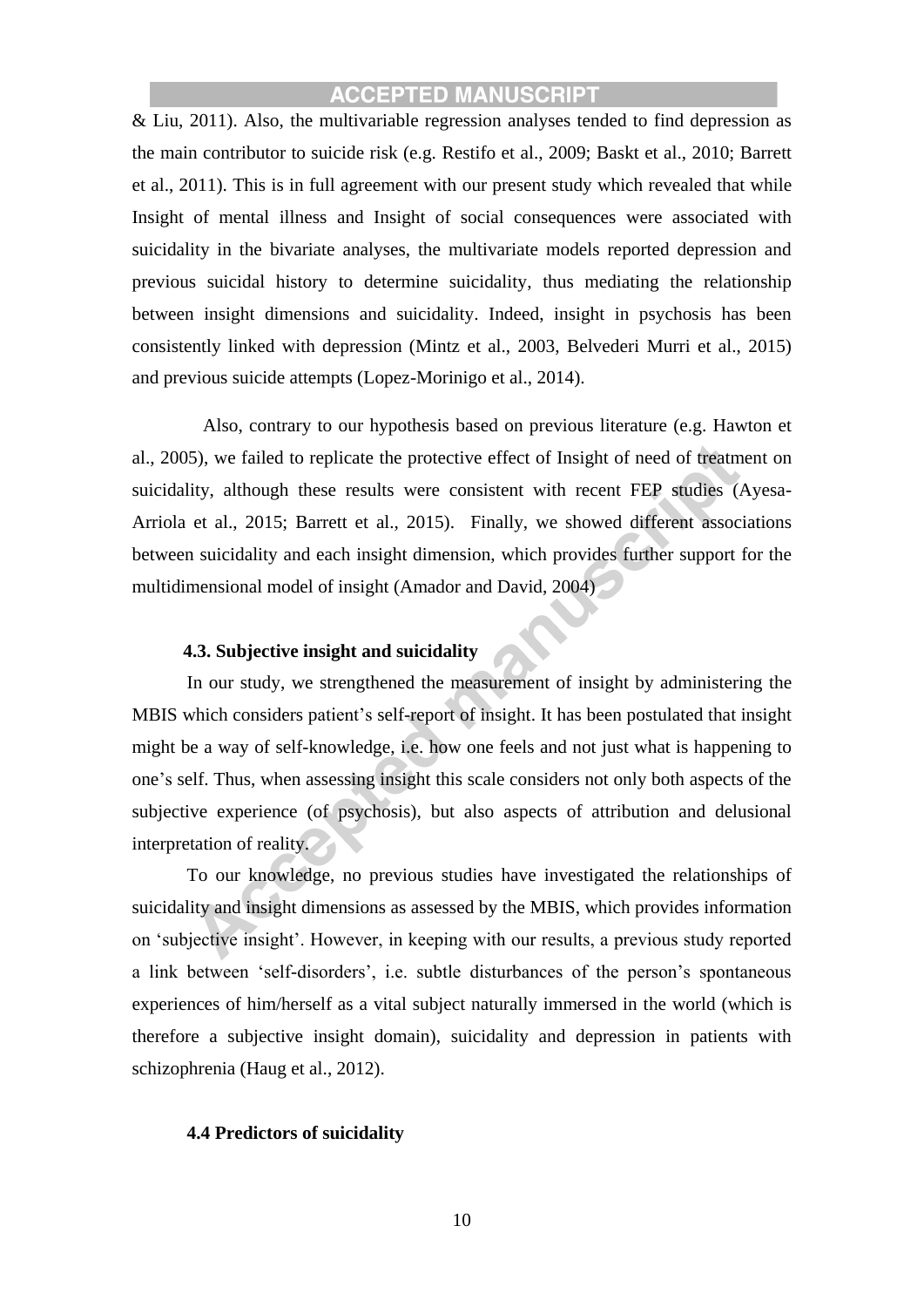Previous suicidal behaviour has been consistently found to be the strongest risk factor for suicide in schizophrenia (Hawton et al., 2005; Melle et al., 2012) and FEP (e.g. Barret et al, 2015), which was replicated by our results.

In keeping with previous literature concerning suicide and psychosis, in our sample we also replicated the association between suicidality and being single (Balhara et al., 2012) and unemployed (Sharaf et al., 2012). Similarly, previous studies had reported social isolation to be related to suicide risk (Pješčić et al., 2014).

In addition, we found that taking antidepressant treatment was related to suicidality. However, this finding may have been the result of putting high-risk patients on these medications to better manage their depression (Hawton et al., 2005; Pluck et al., 2012; Challis et al., 2013). Indeed, no conclusions about causality can be drawn from our cross-sectional study.

Although some previous reports found cognition to be associated with increased suicidality (Nangle et al., 2006; Delaney et al., 2012), our results did not replicate such an association, which is consistent with other groups (e.g. Barrett et al., 2011).

Of relevance, the predictors of suicidality that emerged from the multivariable regression model were depression and previous suicidal behaviour, which is in line with previous literature on suicide in schizophrenia (Hawton et al., 2005). Also, two metaanalyses (Mintz et al, 2003; Belvederi et al., 2015) have linked depression with awareness of mental illness and the social consequences of the illness, although no such associations were found with compliance. Although our regression model only explained 34.5% of the variance on suicidality, thus suggesting that other variables seem to play a role in suicidality in psychosis, awareness of having a mental illness showed a borderline association with suicidality. In the light of this result, further studies appear to be warranted in order to clarify the extent to which insight, particularly recognition of mental illness, contributes to suicidality in psychosis. It should be also noted that insight levels change over the course of the illness (Ayesa-Arriola et al., 2014). As a result, prolonged longitudinal studies looking at the association of insight levels with suicidality over the follow-up are needed (Barret et al., 2015).

#### **4.5 Strengths and limitations**

We have investigated the relationship between multiple insight dimensions and suicidality in psychosis. We recruited a relatively large mixed sample of patients with schizophrenia spectrum disorder from our catchment area who presented to both in- and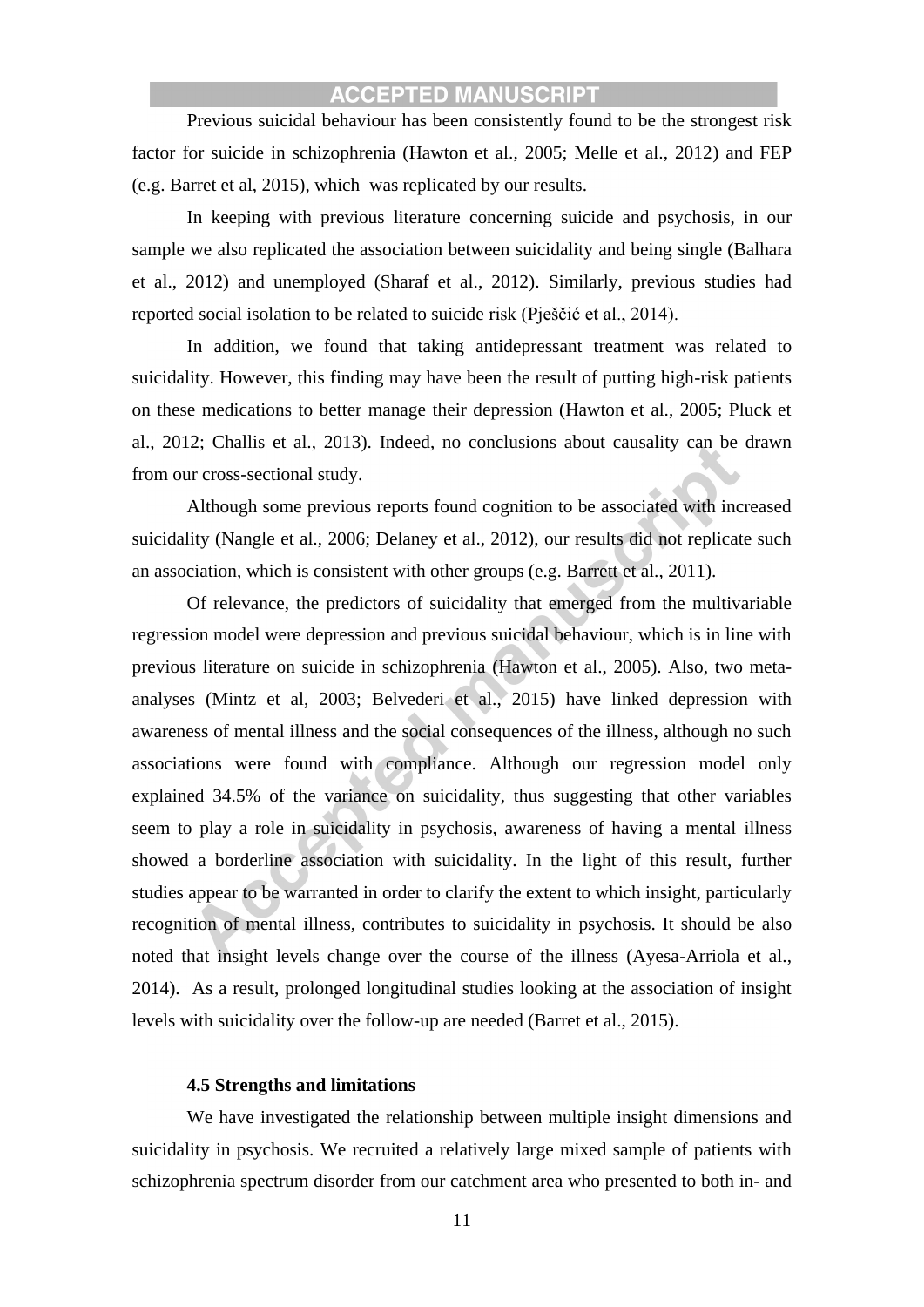outpatient mental health services, thus reflecting real-world nature of our patients, rather than a convenience sample. Our study may therefore have overcome some of the potential limitations related to using 'FEP' samples. In addition, insight was assessed multidimensionally by using two different validated scales and potential mediating variables such as psychopathological symptoms, drugs abuse, patient attitude towards medication (DAI scale) and the presence of side effects (UKU scale) were properly evaluated.

However, several limitations of our study should be considered when interpreting our results. First, according to previous literature other non-tested variables such as DUP (Lopez-Morinigo et al., 2014), premorbid functioning (Barret et al., 2015), premorbid personality traits (particularly impulsivity) (Melle et al., 2012), premorbid adjustment (Ayesa-Arriola et al., 2015), family history of self-harm (Drake et al., 1986; Balhara et., al 2012; Pluck et al., 2013) and internalized stigma (Sharaf et al., 2012; Belvederi et al., 2015) may contribute to suicidality in psychosis. However, in our study these variables could not be included because they either had not been electronically recorded prior to the patient's assessment (e.g. DUP; Lopez-Morinigo et al., 2014) or they were not included in our initial protocol (e.g. premorbid adjustment; Ayesa-Arriola et al., 2015).

Second, the cross-sectional design of our study did not allow us to infer causality conclusions. Specifically, insight has been reported to evolve over time (Ayesa-Arriola et al., 2014). Therefore, the association of insight dimensions with suicidality may change over the course of the illness (Barrett et al., 2015). Third, a specific scale to assess suicidality may have been more sensitive in detecting subtle differences in suicidal ideation (Sharaf et al., 2012). Finally, further differences may not have been detected due to insufficient statistical power.

 Further longitudinal studies with larger samples and more prolonged follow-up periods are needed in order to ascertain the multiple predictors of suicidality over time, including insight measures, with sufficient statistical power. In addition, given the wellknown association of previous suicidal history with both future suicidal acts (Hawton et al., 2005) and insight levels (e.g. Lopez-Morinigo et al., 2014), further studies with large samples are warranted to allow secondary analyses by subgroups of patients with/without suicidal history, which may shed light on the complex association between previous suicidal history, insight levels and future suicidality.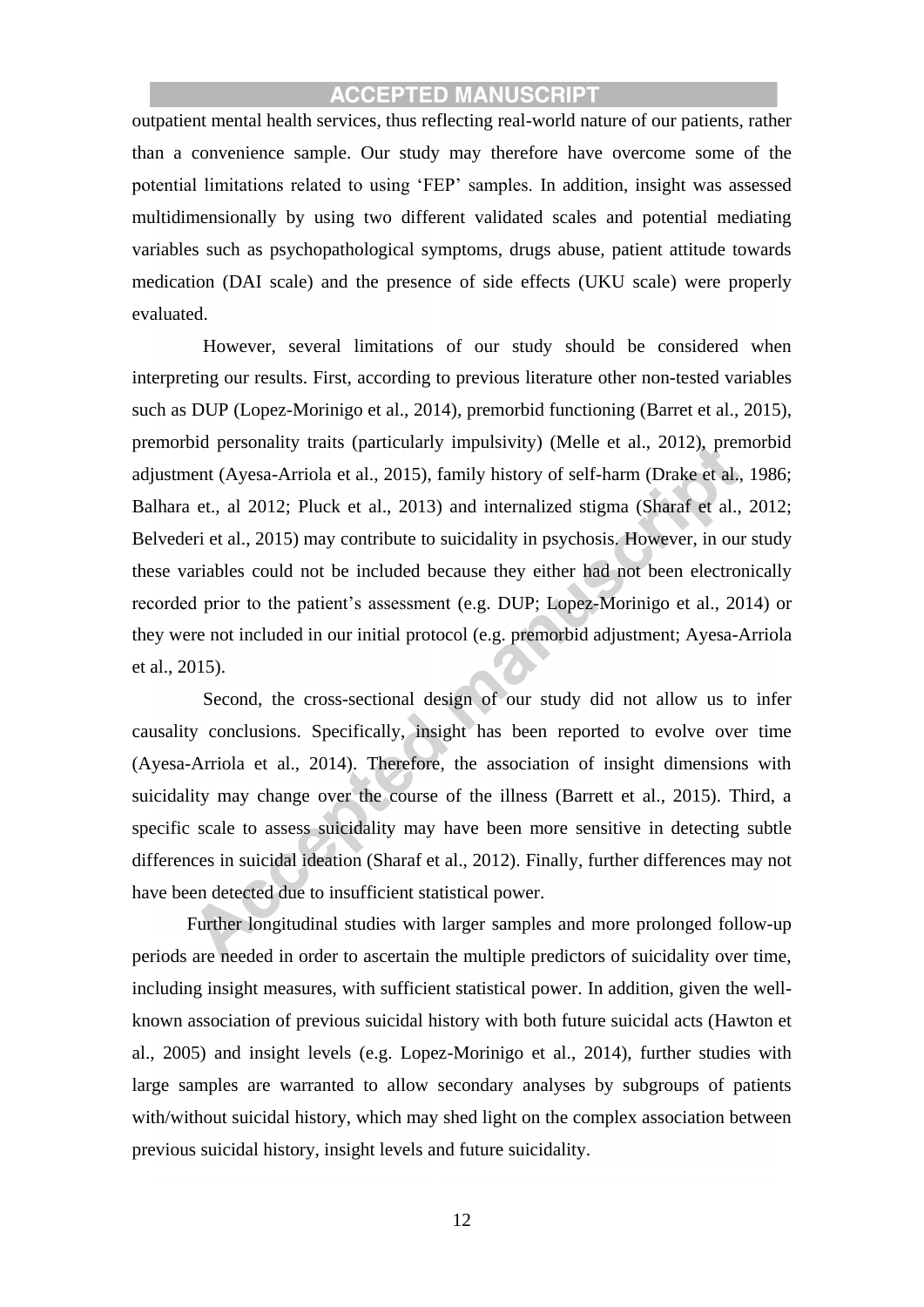### **4. 6 Clinical implications and conclusions**

Interestingly, our findings do not appear to support the commonly held clinical view that insight is associated with an increased suicide risk in patients with psychosis. Specifically, we found bivariate associations of two insight dimensions (Insight of mental illness and Insight of social consequences) with suicidality, which links with the debate about the so-called 'Insight Paradox' (Lysaker et al., 2007). On the one hand, insight is associated with better outcomes via improved compliance (McEvoy et al., 2006; Lincoln et al., 2007). On the other hand, some, but not all, aspects of insight may be related to demoralization and increased suicidality (Drake and Cotton, 1986), despite recent literature (e.g. Ayesa-Arriola et al., 2015), including this study, not supporting this assertion. Moreover, it seems that those aspects of insight related to compliance and engagement appear to mediate the association of insight with depression, i.e. the greater the engagement, the weaker such an association (Belvederri Murri et al., 2015). We may therefore speculate that the greater the engagement, the weaker the association between insight and suicidality, although to the best of our knowledge this has not been investigated to date.

However, we replicated (see Lopez-Morinigo et al., 2012) that the relationships between insight dimensions and suicidality are mediated by other variables, namely depression and previous suicidal behaviour. Hence, more theoretical research is needed to determine the direction of causality between insight and depression (Belvederri Murri et al., 2015). In particular, it seems that internalised stigma (Lysaker et al., 2007; Sharaf et al., 2012), engagement, illness severity and socioeconomic status mediate the relationships between insight and depression (Belvederri Murri et al., 2015).

The replication of our findings concerning the lack of a direct association of insight dimensions with suicidality, or even its potential protective role (e.g. Barrett et al., 2015), may lead to the development and implementation of suicide prevention strategies in psychosis focused on certain insight dimensions. Truly, longitudinal studies are needed to demonstrate if an insight improving intervention may reduce suicide risk in patients with psychosis.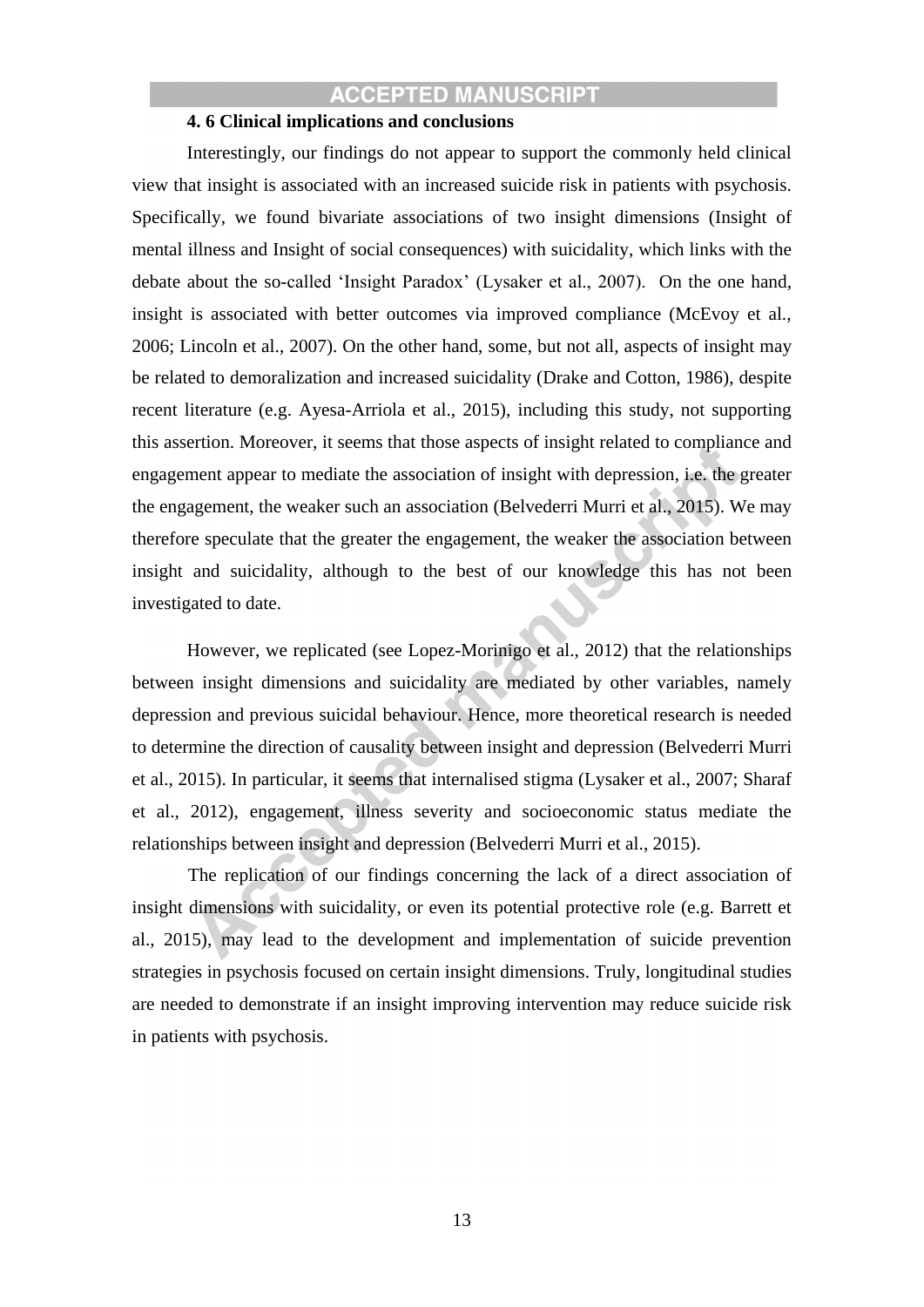

### **References**

schizophrenia: The Calgary Depression Scale. Br. J. Psychiatry. 163, 39-44.

Amador, X.F., Strauss, D.H., Yale, S.A, Gorman, J.M., 1991. Awareness of illness in. schizophrenia. Schizophr. Bull. 17, 113-132.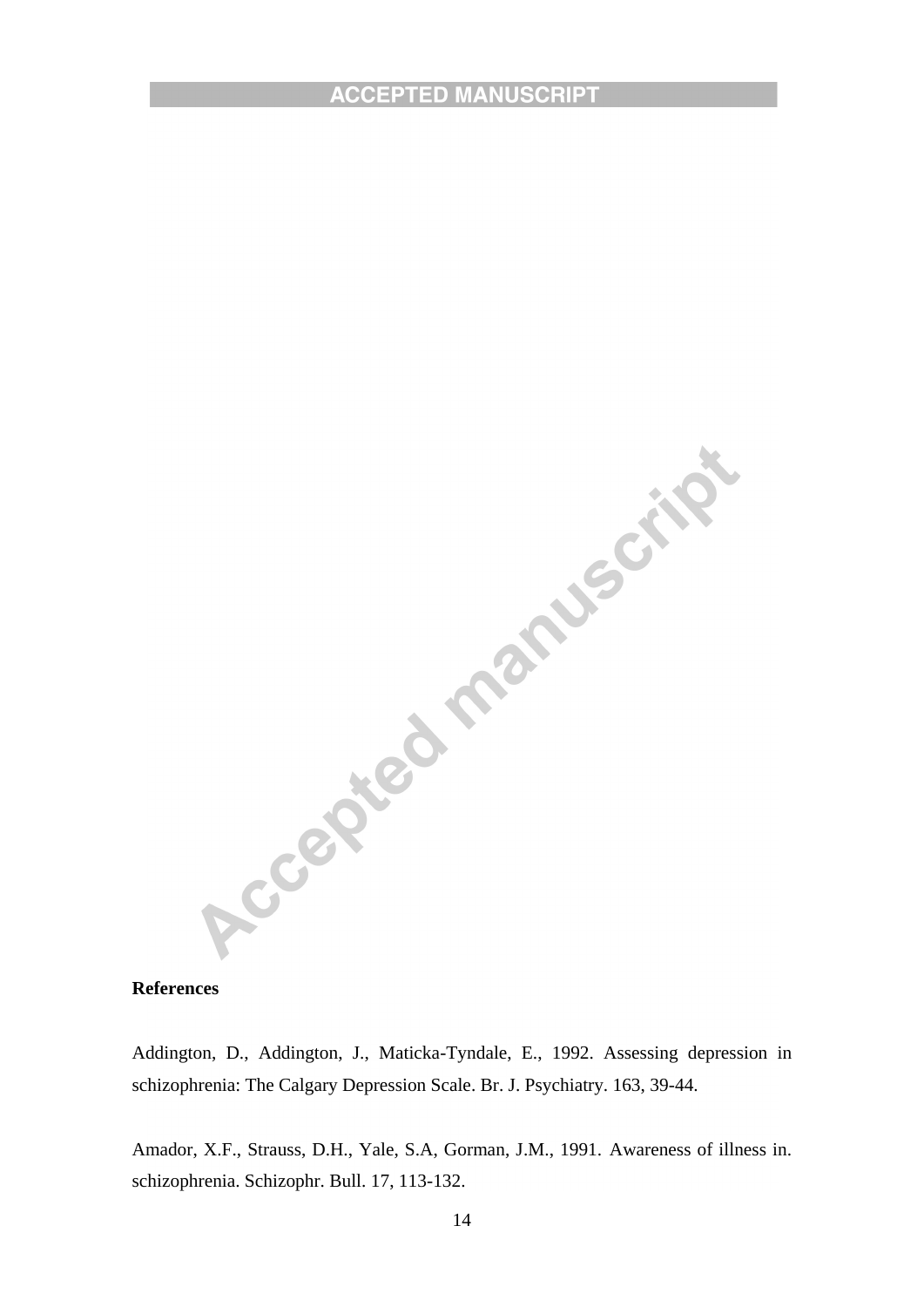Amador, X.F., Strauss, D.H., Yale, S.A., Flaum, M.M., Endicott, J., Gorman, J.M., 1993. Assessment of insight in psychosis. Am. J. Psychiatry. 150, 873–879.

Amador, X.F., Friedman, J.H., Kasapis, C., Yale, S.A., Flaum, M., Gorman, J.M., 1996. Suicidal behaviour in schizophrenia and its relationship to awareness of illness. Am. J. Psychiatry. 153, 1185-1188.

Amador X.F., David, AS., 2004. Insight and psychosis, second ed. Oxford University Press, New York.

American Psychiatric association, 1994. Diagnostic and statistical manual of mental disorders. Fourth ed. American Psychiatric Association, Washington D.C.

Ayesa-Arriola, R., Lopez-Morinigo, J.D., David, A.S., Perez-Iglesias, R., Rodriguez-Sanchez, J.M., Crespo-Facorro, B., 2014. Lack of insight 3 years after first-episode psychosis: An unchangeable illness trait determined from first presentation?. Schizophr. Res. 157, 271-277.

Ayesa-Arriola, R., Alcaraz, E.G, Hernández, B.V, Pérez-Iglesias, R., López Moríñigo J.D, Duta, R., David, A.S, Tabares-Seisdedos, R, Crespo-Facorro, B., 2015. Suicidal behaviour in first-episode non-affective psychosis: Specific risk periods and stagerelated factors. Eur. Neuropsychopharmacol. 25, 2278-2288

Bakst, S,. Rabinowitz, J., Bromet, E.J., 2010. Antecedents and patterns of suicide behavior in first-admission psychosis. Schizophr. Bull. 36, 880-889.

Balhara, Y.P, Verma, R., 2012. Schizophrenia and suicide. East. Asian. Arch. Psychiatry. 22, 126-33.

Barrett, E.A., Sundet, K., Simonsen, C., Agartz, I., Lorentzen, S., Mehlum, L., Mork, E., Andreassen, O.A., Melle, I., 2011. Neurocognitive functioning and suicidality in schizophrenia spectrum disorders. Compr. Psychiatry. 52, 156-163.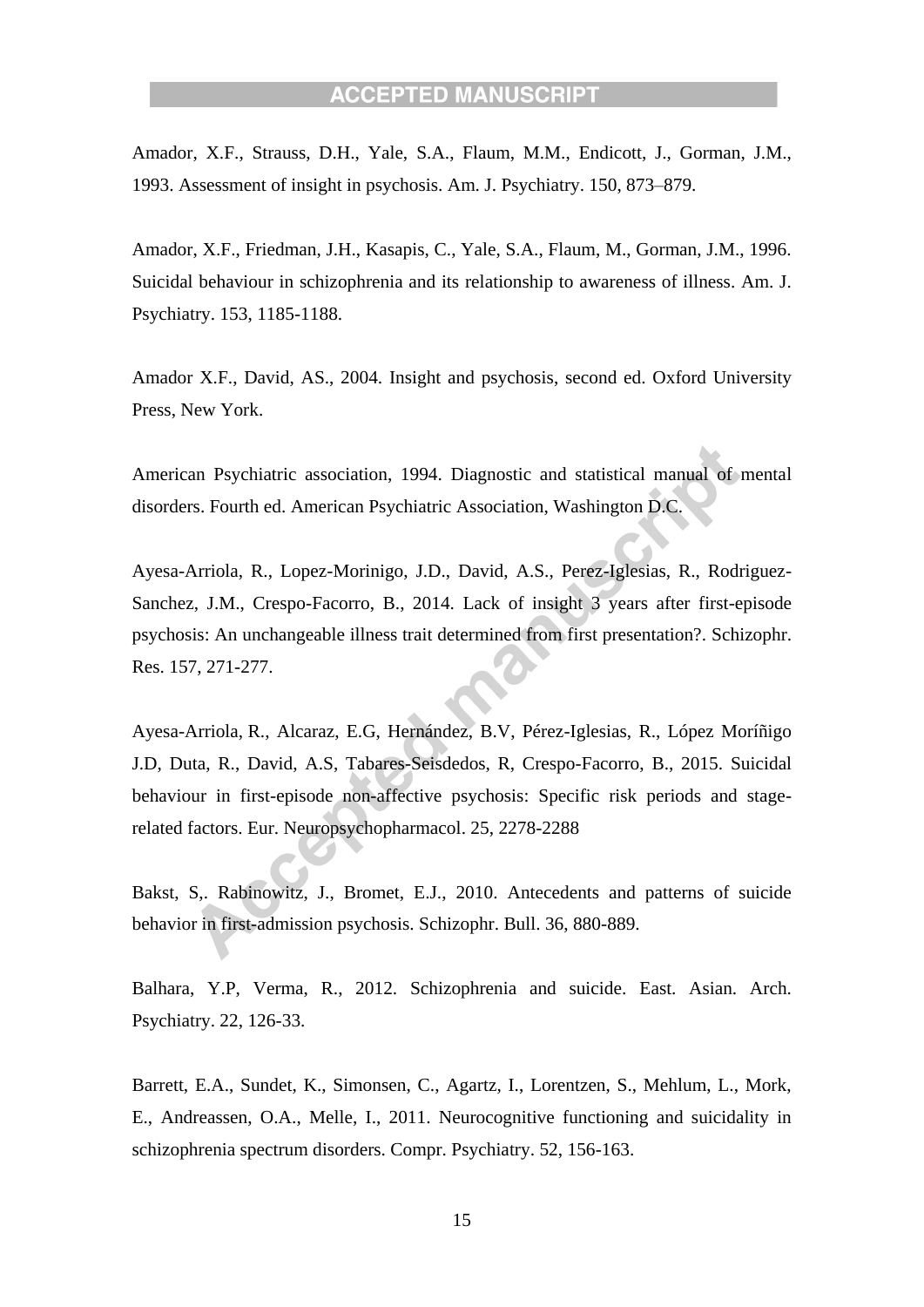Barrett, E.A., Mork, E., Færden, A., Nesvåg, R., Agartz, I., Andreassen, O.A., Melle, I., 2015. The development of insight and its relationship with suicidality over one year follow-up in patients with first episode psychosis. Schizophr. Res. 162, 97-102.

Belvederi Murri, M., Respino, M., Innamorati, M., Cervetti, A., Calcagno, P., Pompili, M., Lamis, D.A., Ghio, L., Amore, M., 2015. Is good insight associated with depression among patients with schizophrenia? Systematic review and meta-analysis. Schizophr. Res. 162, 234-247.

Bolton C., Gooding P., Kapur N., Barrowclough C., Tarrier N., 2007. Developing psychological perspectives of suicidal behaviour and risk in people with a diagnosis of schizophrenia: we know they kill themselves but do we understand why? Clin. Psychol. Rev. 27, 511-536.

Bourgeois, M., [Swendsen,](http://www.ncbi.nlm.nih.gov/pubmed/?term=Swendsen%20J%5BAuthor%5D&cauthor=true&cauthor_uid=15285981) J., [Young, F.](http://www.ncbi.nlm.nih.gov/pubmed/?term=Young%20F%5BAuthor%5D&cauthor=true&cauthor_uid=15285981), [Amador, X.](http://www.ncbi.nlm.nih.gov/pubmed/?term=Amador%20X%5BAuthor%5D&cauthor=true&cauthor_uid=15285981), [Pini, S.](http://www.ncbi.nlm.nih.gov/pubmed/?term=Pini%20S%5BAuthor%5D&cauthor=true&cauthor_uid=15285981), [Cassano,](http://www.ncbi.nlm.nih.gov/pubmed/?term=Cassano%20GB%5BAuthor%5D&cauthor=true&cauthor_uid=15285981)  [G.B.](http://www.ncbi.nlm.nih.gov/pubmed/?term=Cassano%20GB%5BAuthor%5D&cauthor=true&cauthor_uid=15285981), [Lindenmayer, J.P.](http://www.ncbi.nlm.nih.gov/pubmed/?term=Lindenmayer%20JP%5BAuthor%5D&cauthor=true&cauthor_uid=15285981), [Hsu, C.](http://www.ncbi.nlm.nih.gov/pubmed/?term=Hsu%20C%5BAuthor%5D&cauthor=true&cauthor_uid=15285981), [Alphs, L.](http://www.ncbi.nlm.nih.gov/pubmed/?term=Alphs%20L%5BAuthor%5D&cauthor=true&cauthor_uid=15285981), [Meltze,r H.Y;](http://www.ncbi.nlm.nih.gov/pubmed/?term=Meltzer%20HY%5BAuthor%5D&cauthor=true&cauthor_uid=15285981) [InterSePT Study Group.](http://www.ncbi.nlm.nih.gov/pubmed/?term=InterSePT%20Study%20Group%5BCorporate%20Author%5D), 2004. Awareness of disorder and suicide risk in the treatment of schizophrenia: results of the international suicide prevention trial. [Am. J. Psychiatry.](http://www.ncbi.nlm.nih.gov/pubmed/15285981) 161, 1494-1496.

Challis, S., Nielssen, O., Harris, A., Large, M., 2013. Systematic meta-analysis of the risk factors for deliberate self-harm before and after treatment for first-episode psychosis. Acta. Psychiatr. Scand. 127, 442-54.

Crumlish, N., Whitty, P., Kamali, M., Clarke, M., Browne, S., McTigue, O., Lane, A., Kinsella, A., Larkin, C., O'Callaghan, E., 2005. Early insight predicts depression and attempted suicide after 4 years in first-episode schizophrenia and schizophreniform disorder. Acta. Psychiatr. Scand. 112, 449-455.

David, A.S.,1990. Insight and psychosis. Br. J. Psychiatry. 156, 798-808.

Delaney, C, McGrane, J., Cummings, E., Morris, D.W., Tropea, D., Gill, M., Corvin, A., Donohoe, G., 2012. Preserved cognitive function is associated with suicidal ideation and single suicide attempts in schizophrenia. Schizophr. Res. 140, 232-236.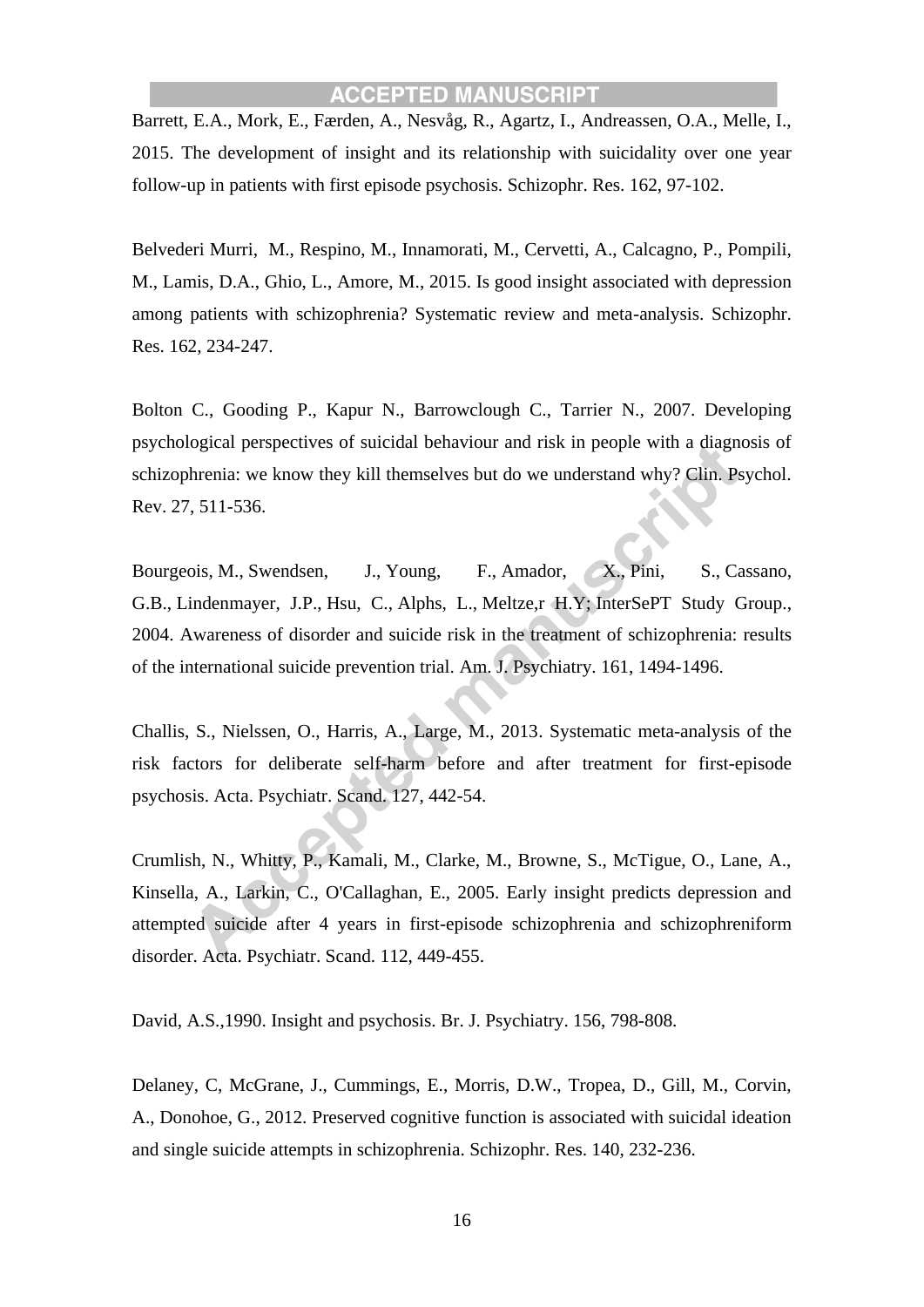Drake, R.E, Cotton, P.G.,1986. Depression, hopelessness and suicide in chronic schizophrenia. Br. J. Psychiatry. 148, 554-559.

Drake, R.E., [Gates, C.](http://www.ncbi.nlm.nih.gov/pubmed/?term=Gates%20C%5BAuthor%5D&cauthor=true&cauthor_uid=3790880), [Cotton, P.G.](http://www.ncbi.nlm.nih.gov/pubmed/?term=Cotton%20PG%5BAuthor%5D&cauthor=true&cauthor_uid=3790880),1986. Suicide among schizophrenics: a comparison of attempters and completed suicides. [Br. J. Psychiatry.](http://www.ncbi.nlm.nih.gov/pubmed/3790880) 149, 784-787.

Dutta, R., Murray, R.M., Hotopf, M., Allardyce, J., Jones, P.B., Boydell, J., 2010. Reassessing the long-term risk of suicide after a first episode of psychosis. Arch. Gen. Psychiatry. 67, 1230-1237.

Evren, C., Evren, B., 2004. Characteristics of schizophrenic patients with a history of suicide attempt. Int. J. Psychiatry. Clin. Pract. 8, 227-234.

Fenton, W.S., 2000. Evolving perspectives on individual psychotherapy for schizophrenia. Schizophr. Bull. 26, 47-72.

Flanagan, P., [Compton, M.T.](http://www.ncbi.nlm.nih.gov/pubmed/?term=Compton%20MT%5BAuthor%5D&cauthor=true&cauthor_uid=22168759), 2012. A comparison of correlates of suicidal ideation prior to initial hospitalization for first-episode psychosis with prior research on correlates of suicide attempts prior to initial treatment seeking. [Early Interv.](http://www.ncbi.nlm.nih.gov/pubmed/22168759) [Psychiatry.](http://www.ncbi.nlm.nih.gov/pubmed/22168759) 6, 138-144.

Haug, E., Øie, M., Melle, I., Andreassen, O.A., Raballo, A., Bratlien, U., Lien, L., Møller, P. 2012. The association between self-disorders and neurocognitive dysfunction in schizophrenia. Schizophr. Res. 135, 79-83.

Hawton, K., Sutton, L., Haw, C., Sinclair, J., Deeks, J.J., 2005. Schizophrenia and suicide: systematic review of risk factors. Br. J. Psychiatry. 187, 9-20.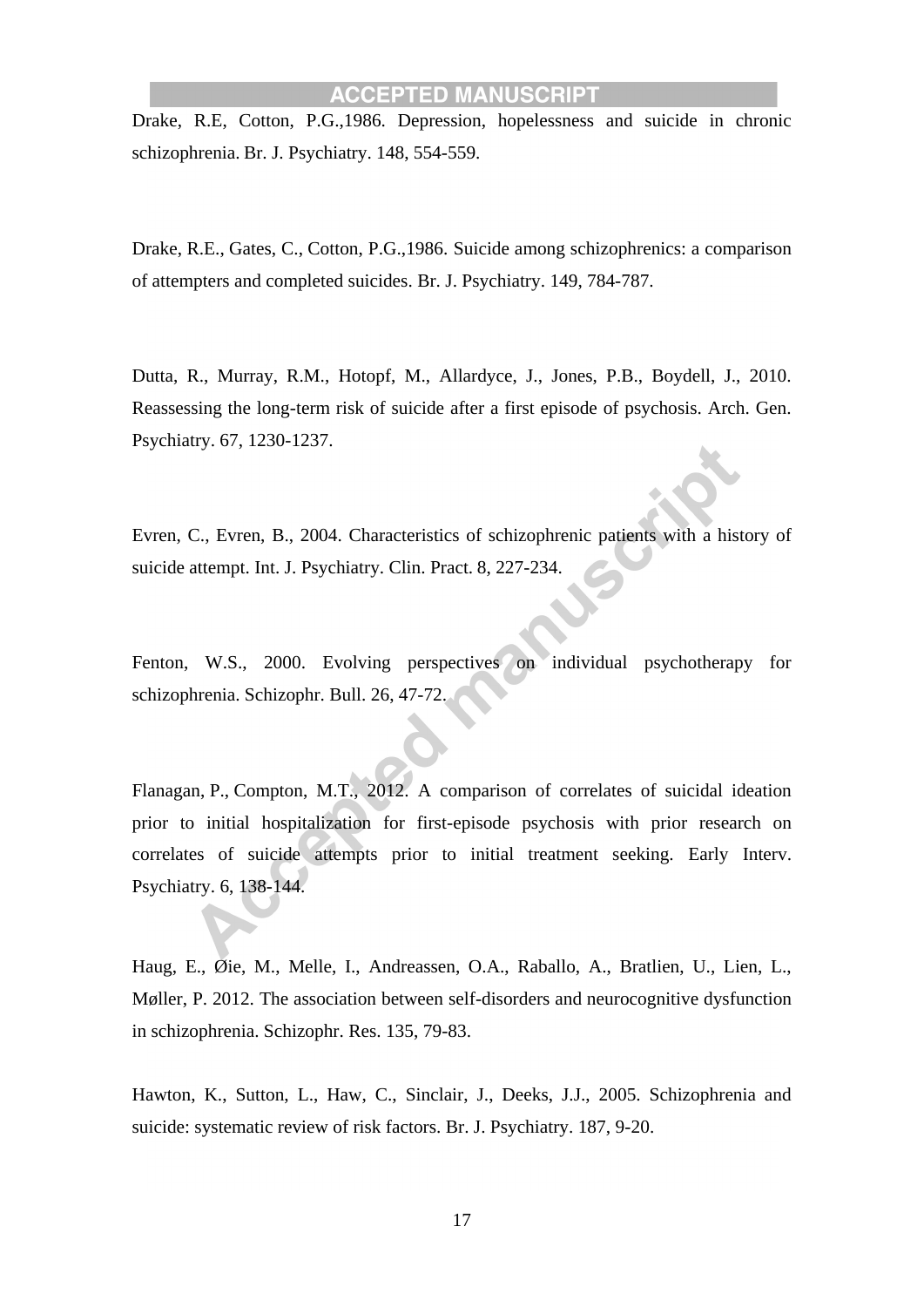Highashi, K., Medic, M., Littlewood, K.J., Diez T., Granstrom, O., De Hert, M., 2013. Medication adherence in schizophrenia: factors influencing adherence and consequences of nonadherence, a systematic literature review. Ther. Adv. Psychopharmacol. 3, 200-218.

Hogan, P., Awad, A.G., Eastwood, M.R., 1983. A self-report scale predictive of drug compliance in schizophrenics: Reliability and discriminative validity. Psychol. Med. 13, 177-183.

Kao, Y.C., Liu, Y.P., 2011. Suicidal behavior and insight into illness among patients with schizophrenia spectrum disorders. Psychiatr. Q. 82, 207-220.

Kay, S.R, Fiszbein, A, Opler, L.A., 1987. The positive and negative syndrome scale (PANSS) for schizophrenia. Schizophr. Bull. 13, 261-276.

Kemp, R. David, A.*,* 1997. Insight and compliance. In: Treatment Compliance and the Therapeutic Alliance in Serious Mental Illness (ed. B. Blackwell). Harwood Academic Publishers, Amsterdam, pp. 61 -84.

Kim, C.H, Jayathilake, K., Melltzer, H.Y. Hopelesness, neurocognitive function, and insight in schizophrenia: relationship to suicidal behaviour, 2003. Schizophr. Res., 60, 71-80.

Lincoln, T.M., Wilhesm, K., Nestoriuc, Y., 2007. Effectiveness of psychoeducation for relapse, symptoms, knowledge, adherence and functioning in psychotic disorders: a meta-analysis. Schizophr. Res. 96, 232-245.

Lindenmayer, J.P., Grochowski, S., Hyman, R.B., 1995. Five factor model of schizophrenia: replication across samples. Schizophr. Res. 14, 229-234.

Lingjaerd, O., Ahlfors, U.G., Bech, P., Dencker, S.J., Elgen, K., 1987. The UKU side effect rating scale. A new comprehensive rating scale for psychotropic drugs and a cross-sectional study of side effects in neuroleptic-treated patients. Acta. Psychiatr. Scand. Suppl. 334, 1-100.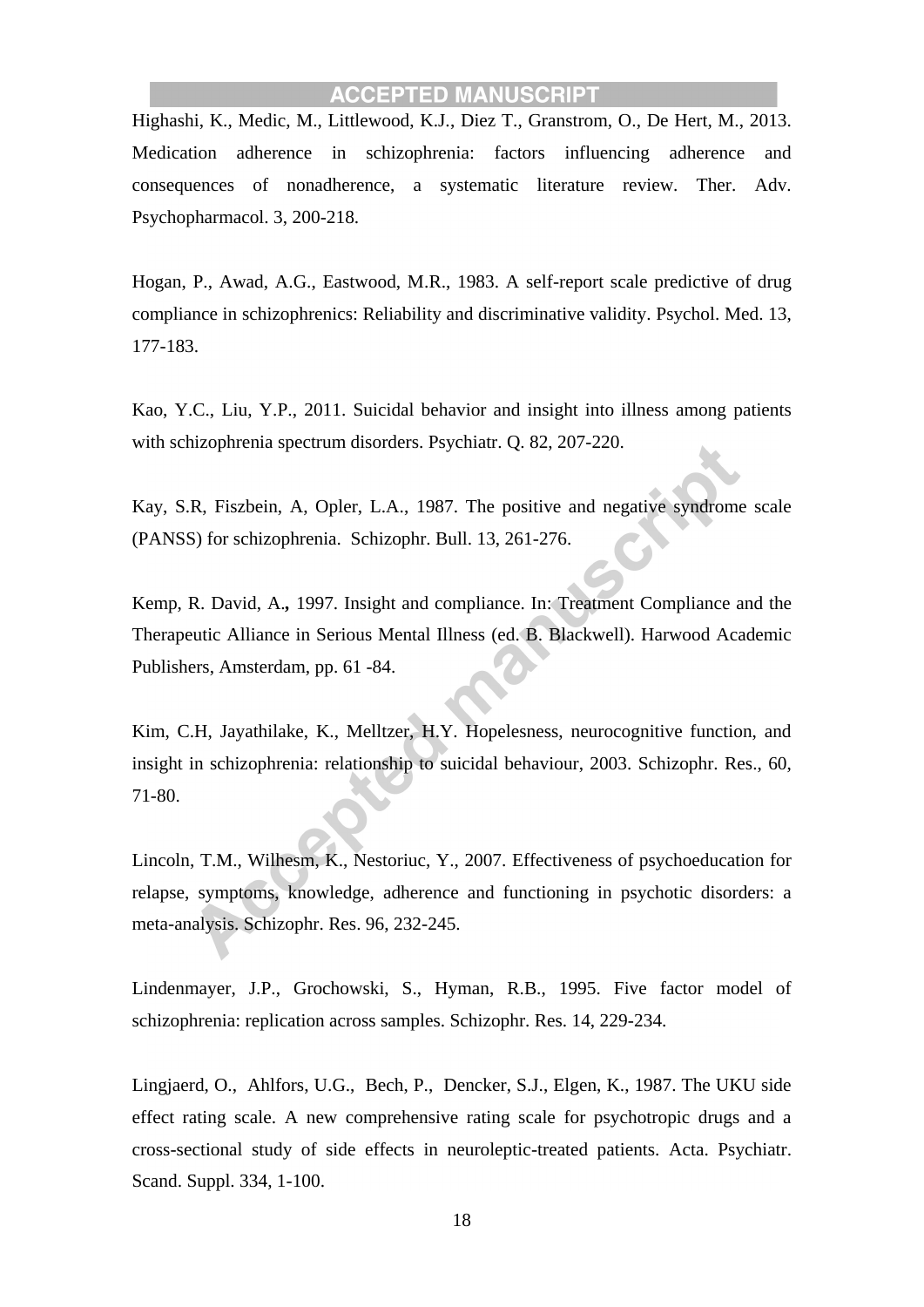Lysaker, P.H., Roe, D., Yanos, P.T, 2007. Toward understanding the insight paradox: internalized stigma moderates the association between insight and social functioning, hope, and self-esteem among people with schizophrenia spectrum disorders. Schizophr. Bull.33, 192-199.

Lopez-Morinigo, J.D, Ramos-Ríos, R., David, A.S, Dutta, R., 2012. Insight in schizophrenia and risk of suicide: a systematic update. Compr. Psychiatry. 53, 313-322.

Lopez-Morinigo, J.D., Wiffen, B., O'Connor, J., Dutta, R., Di Forti, M., Murray, R.M., David, A.S., 2014. Insight and suicidality in first-episode psychosis: understanding the influence of suicidal history on insight dimensions at first presentation. Early. Interv. Psychiatry. 8, 113-121.

Markova, I.S, Berrios, G.E., 1992. The assessment of insight in clinical psychiatry: a new scale. Acta. Psychiatr. Scand. 86, 159–164.

Markova, I.S, Berrios, G.E, 1995. Insight in clinical psychiatry revisited. Compr. Psychiatry. 36, 367–376.

Markova, I.S, Roberts, K.H, Gallagher, C, Boos, H, McKenna, P.J, Berrios, G.E, 2003. Assessment of insight in psychosis: a re-standardization of a new scale. J. Psychiatr. Res. 119, 81-88.

McEvoy, J.P, Johnson, J., Perkins D., Lieberman J.A., Hamer R.M, Keefe R.S, Tohen M., Glick I.D., Sharma T., 2006. Insight in first episode psychosis. Psychol. Med. 36, 1385-93.

Melle, I., Barrett, E.A., 2012. Insight and suicidal behaviour in first-episode schizophrenia. Expert. Rev. Neurother. 12, 353-359.

Mintz, A., Dobson, K., Rommney, D. Insight in schizophrenia: a meta-analysis., 2003. Schizophr. Res.. 61, 75-88.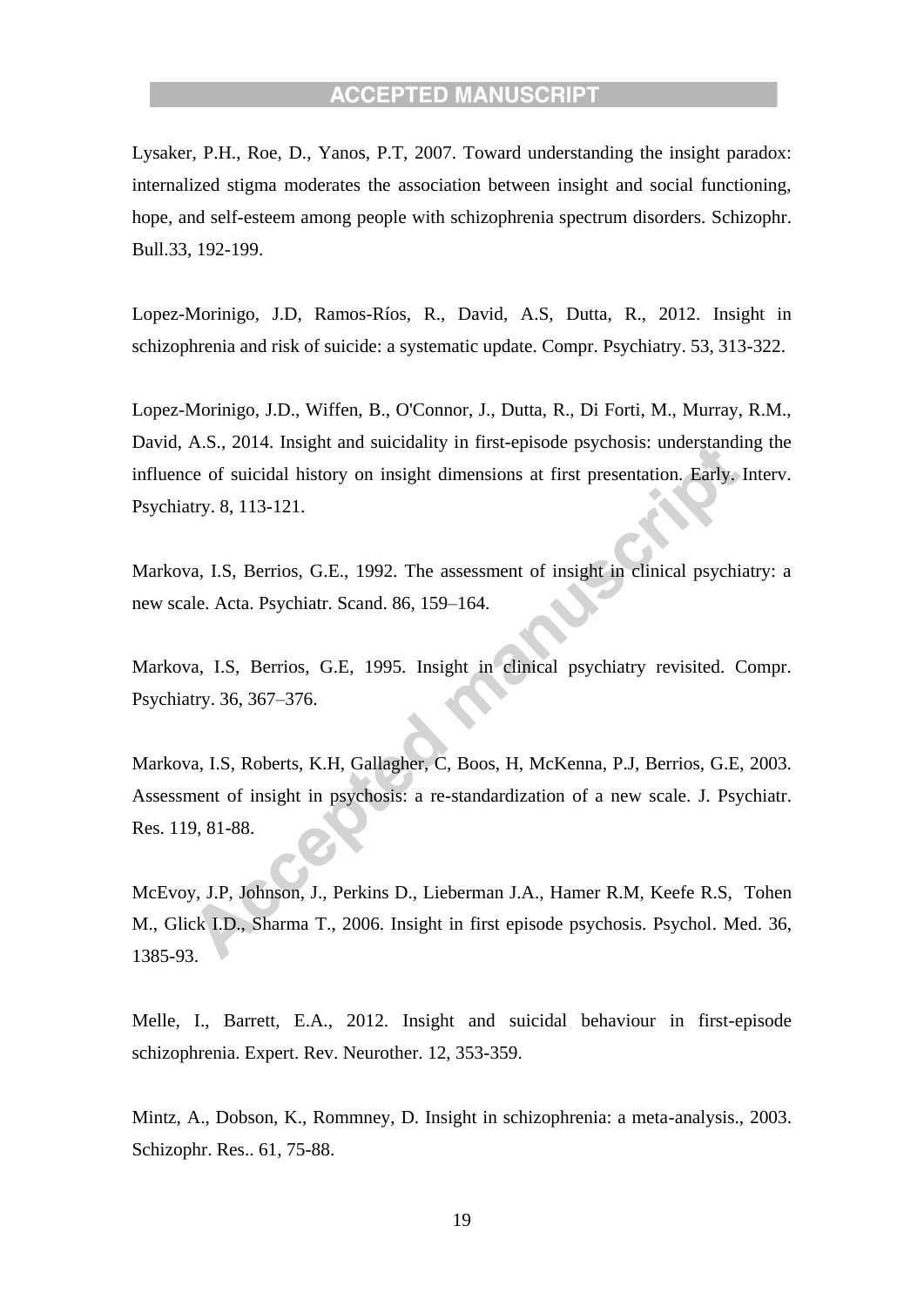Mork, E., Mehlum, L., Barrett, E.A., Agartz, I., Harkavy-Friedman, J.M., Lorentze,n S., Melle, I., Andreassen, O.A,. Walby, F.A., 2012. Self-harm in patients with schizophrenia spectrum disorders. Arch. Suicide Res. 2, 111-123.

Nangle, J.M., Clarke, S., Morris, D.W., Schwaiger, S., McGhee, K.A., Kenny, N., Murphy, K., Gill, M., Corvin, A., Donohoe, G., 2006. Neurocognition and suicidal behaviour in an Irish population with major psychotic disorders. Schizophr. Res. 85, 196-200.

Palmer, B.A., [Pankratz, V.S.](http://www.ncbi.nlm.nih.gov/pubmed/?term=Pankratz%20VS%5BAuthor%5D&cauthor=true&cauthor_uid=15753237), [Bostwick, J.M.](http://www.ncbi.nlm.nih.gov/pubmed/?term=Bostwick%20JM%5BAuthor%5D&cauthor=true&cauthor_uid=15753237), 2005. The lifetime risk of suicide in schizophrenia: a reexamination. [Arch. Gen. Psychiatry.](http://www.ncbi.nlm.nih.gov/pubmed/15753237) 62, 247-253.

Pino, O., Guilera, G., Gómez, J., Rojo, J.E., Vellejo, J., Purdon, S.E., 2006. A brief scale to assess cognitive impairment in psychiatric patients. Psicothema. 18, 447-452.

Pijnenborg**,** G**.**H, [van Donkersgoed](http://www.ncbi.nlm.nih.gov/pubmed/?term=van%20Donkersgoed%20RJ%5BAuthor%5D&cauthor=true&cauthor_uid=23305612)**,** R**.**J, [David](http://www.ncbi.nlm.nih.gov/pubmed/?term=David%20AS%5BAuthor%5D&cauthor=true&cauthor_uid=23305612)**,** A**.**S, [Aleman](http://www.ncbi.nlm.nih.gov/pubmed/?term=Aleman%20A%5BAuthor%5D&cauthor=true&cauthor_uid=23305612)**,** A**.,** 2013. Changes in insight during treatment for psychotic disorders: a meta-analysis**.** [Schizophr. Res.](http://www.ncbi.nlm.nih.gov/pubmed/23305612) 144, 109-117.

Pješčić K.D., Nenadović M.M., Jašović-Gašić M., Trajković G., Kostić M., Ristić-Dimitrijević R., 2014. Influence of psycho-social factors on the emergence of depression and suicidal risk in patients with schizophrenia. Psychiatr. Danub. 26, 226-230.

Pluck, G., Lekka, N.P., Sarkar, S., Lee, K.H., Bath, P.A., Sharif, O., Woodruff, P.W., 2013. Clinical and neuropsychological aspects of non-fatal self-harm in schizophrenia. Eur. Psychiatry. 28, 344-348.

Popovic, D., Benabarre, A., Crespo, J.M, Goikolea, J.M, González-Pinto, A., Gutiérrez-Rojas, L., Montes, J.M, Vieta, E., 2014. Risk factors for suicide in schizophrenia: systematic review and clinical recommendations. Acta Psychiatr. Scand. 130, 418-426.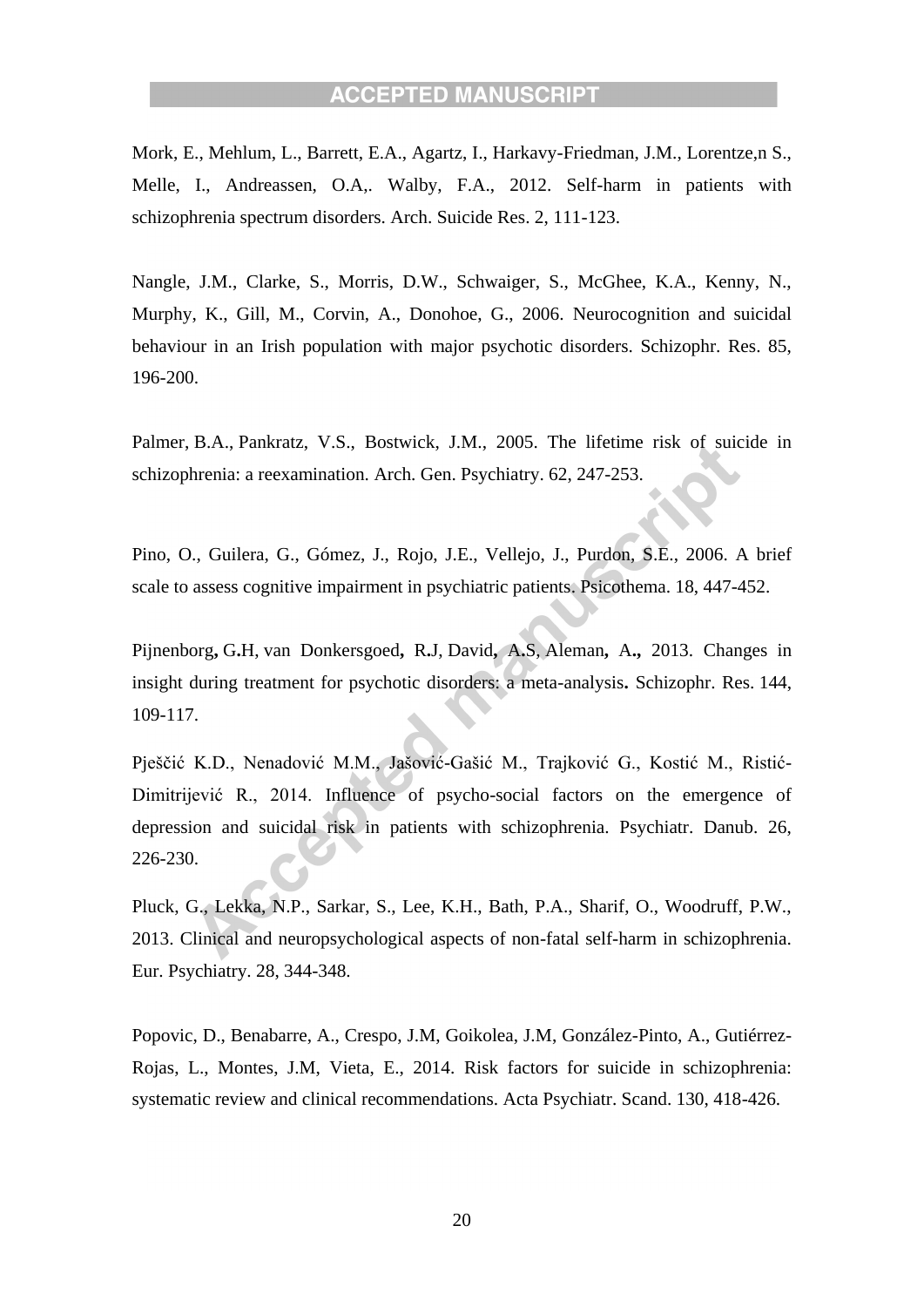[Restifo](https://www.ncbi.nlm.nih.gov/pubmed/?term=Restifo%20K%5BAuthor%5D&cauthor=true&cauthor_uid=19282679) K., [Harkavy Friedman J.M,](https://www.ncbi.nlm.nih.gov/pubmed/?term=Harkavy-Friedman%20JM%5BAuthor%5D&cauthor=true&cauthor_uid=19282679) [Shrout P.E,](https://www.ncbi.nlm.nih.gov/pubmed/?term=Shrout%20PE%5BAuthor%5D&cauthor=true&cauthor_uid=19282679) 2009. Suicidal behavior in schizophrenia: a test of the demoralization hypothesis. [J.Nerv. Ment. Dis.](https://www.ncbi.nlm.nih.gov/pubmed/19282679) 197, 147-153.

Robinson, J., Cotton, S., Conus, P., Schimmelmann, B.G, McGorry P., Lambert, M., 2009. Prevalence and predictors of suicide attempt in an incidence cohort of 661 young people with first-episode psychosis. Aus. N Z J Psychiatr.43, 149-157.

Robles García, R., Salazar Alvarado, V., Páez Agraz, F., Ramírez Barreto, F., 2004. Assessment of drug attitudes in patients with schizophrenia: psychometric properties of the DAI Spanish version. Actas Esp Psiquiatr. 32, 138-42.

Ruiz, A., Pousa, E., Duñó, R., Crosas, J., Cuppa, S., García, C., 2008. Spanish adaptation of the Scale to Asses Unawareness of Mental Disorder (SUMD). Actas Esp. Psiquiatr. 36, 111-119.

Sarró, S., Dueñas, R.M., Ramírez, N., Arranz, B., Martínez, R., Sánchez J.M., González, J.M., Saló, L., Miralles, L., San, L., 2004. Cross-cultural adaptation and validation of the Spanish version of the Calgary Depression Scale for Schizophrenia. Schizophr. Res. 68, 349-356.

Scholten, M.R, Selten, J.P., 2005. Suicidal ideations and suicide attempts after starting on aripiprazole, a new antipsychotic drug. Ned. Tijdschr. Geneeskd. 149, 2296-2298.

Sharaf, A.Y., Ossman, L.H., Lachine, O.A., 2012. A cross-sectional study of the relationships between illness insight, internalized stigma, and suicide risk in individuals with schizophrenia. Int. J. Nurs. Stud. 49, 1512-1520.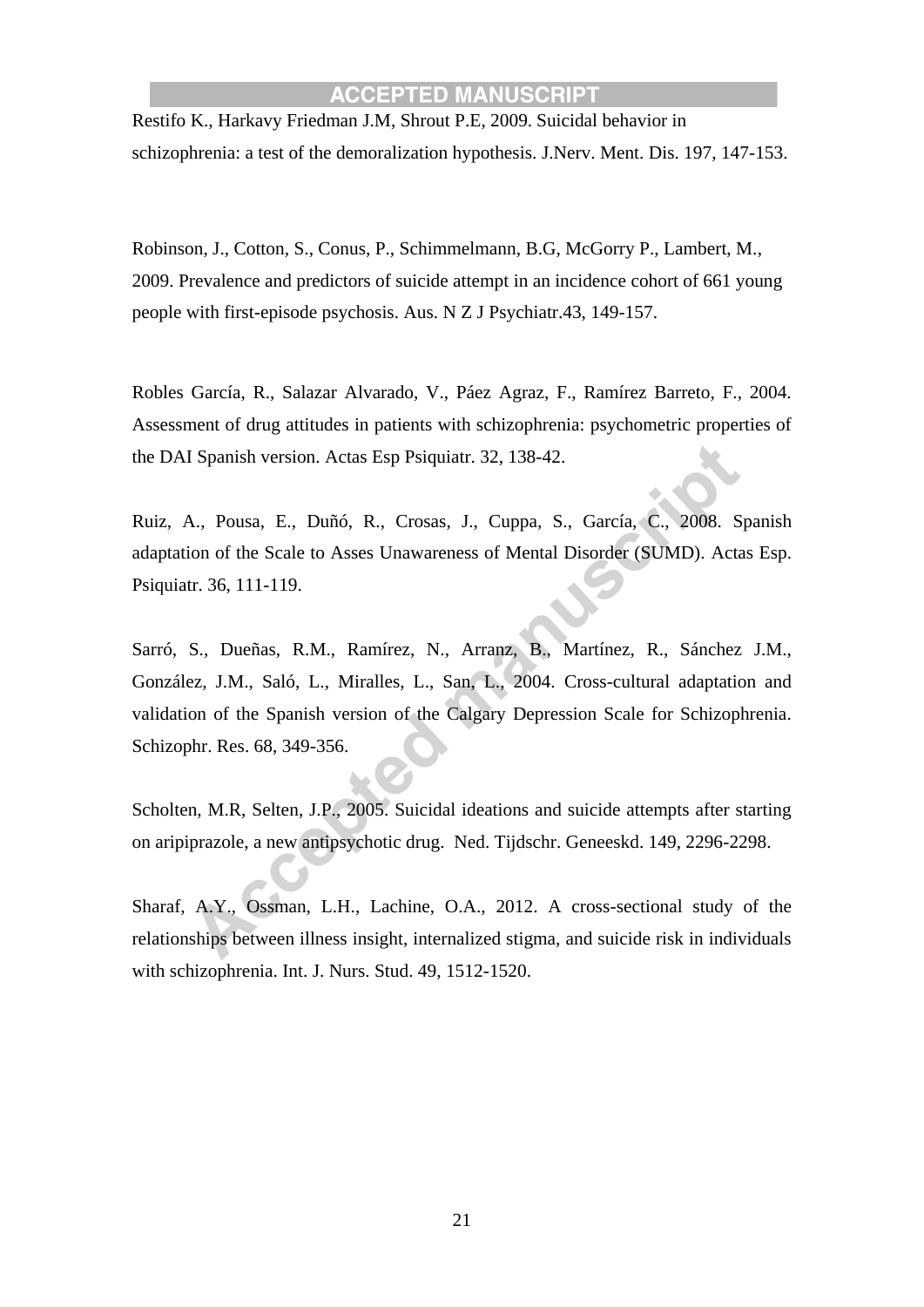**Table 1. Background and baseline characteristics of the sample**

| <b>Total</b><br>sample | <b>Previous suicide attempts</b> |                 |             |
|------------------------|----------------------------------|-----------------|-------------|
| $(n=143)$              | <b>Previous</b><br>suicidal      | Non-<br>suicide | p-<br>value |
|                        | history                          | attempters      |             |
|                        | 38                               | 105             |             |
|                        | $(26.6\%)$                       | $(73.4\%)$      |             |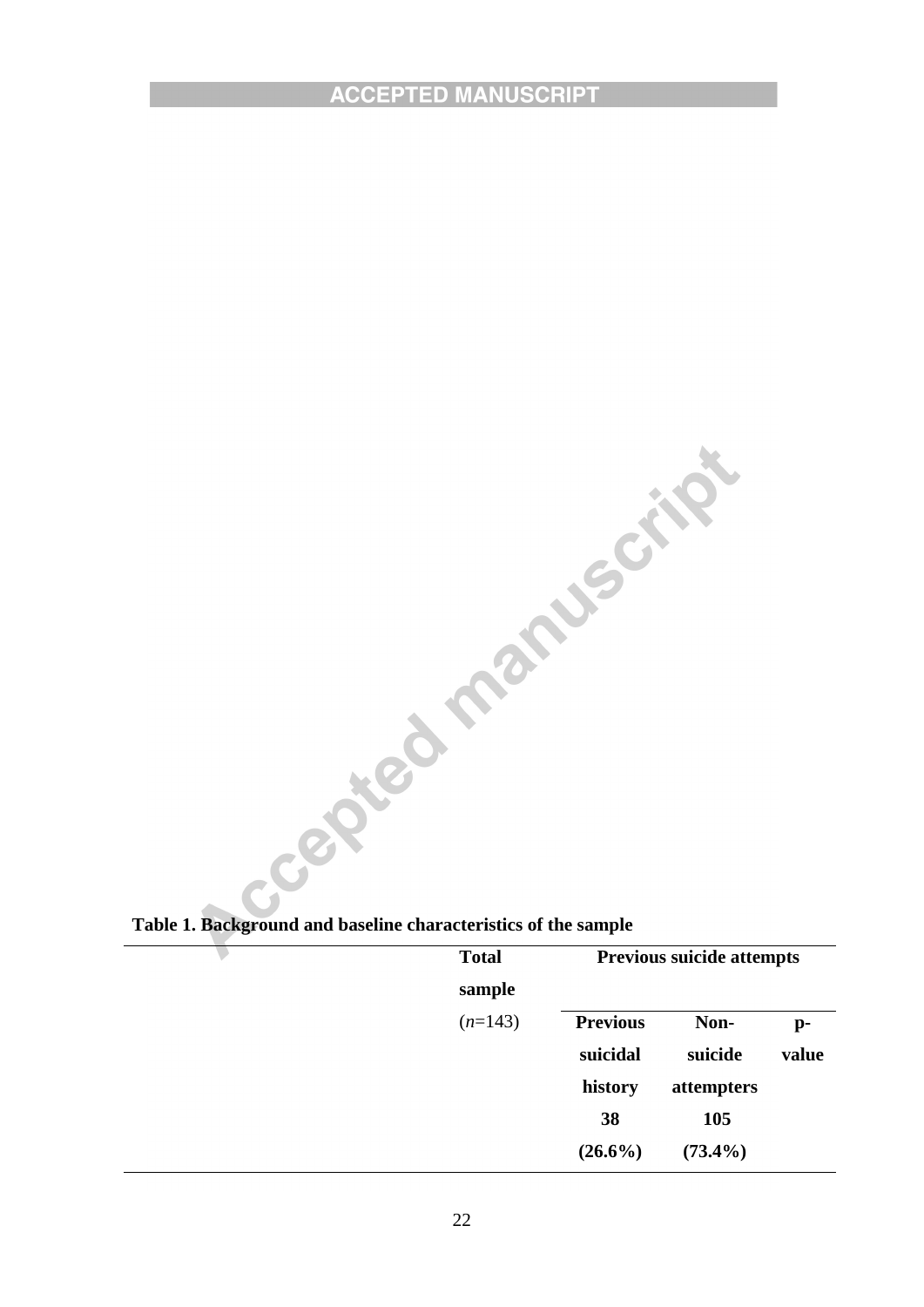| <b>ACCEPTED MANUSCRIPT</b>                       |                 |                 |                 |       |
|--------------------------------------------------|-----------------|-----------------|-----------------|-------|
|                                                  | n(%)            | n(%)            | n(%)            |       |
| Gender (females)                                 | 54 (37.8)       | 18 (47.4)       | 36(34.3)        | 0.154 |
| Marital status (single)                          | 114 (79.7)      | 32(84.2)        | 82 (78)         | 0.422 |
| Family psychiatric history                       | 73 (51.4)       | 10(26.3)        | 28(26.7)        | 0.831 |
| Living alone                                     | 88 (78.3)       | 20(52.6)        | 68 (64.8)       | 0.143 |
| Level of education (Primary school)              | 132 (92.3)      | 36(94.8)        | 96(91.4)        | 0.512 |
| Job status (unemployed/working)                  | 128 (90.8)      | 35(92.1)        | 93 (88.6)       | 0.350 |
| Illness duration shorter than one year           | 14(9.8)         | 3(7.9)          | 11(10.5)        | 0.646 |
| Diagnosis of schizophrenia                       | 92(64.3)        | 22(57.9)        | 70(66.7)        | 0.333 |
| Alcohol use                                      | 34(23.8)        | 25(65.8)        | 9(8.6)          | 0.988 |
| Illicit drugs use                                | 36(25.2)        | 28(73.7)        | 8(7.6)          | 0.494 |
| Depot                                            | 69(48.3)        | 16(42.1)        | 53(50.5)        | 0.376 |
| Clozapine                                        | 20(14.0)        | 5(13.2)         | 15(14.3)        | 0.864 |
| Antidepressant                                   | 27(20.8)        | 14(36.9)        | 13(12.4)        | 0.002 |
| <b>Mood stabilizer</b>                           | 24 (17.3)       | 11(28.9)        | 13(12.4)        | 0.025 |
| Insight mental illness                           | 35(24.5)        | 13(34.2)        | 22(21)          | 0.103 |
| Insight need for treatment                       | 61(42.7)        | 15(39.5)        | 46 (43.8)       | 0.645 |
| Insight social consequences                      | 36(25.2)        | 9(23.7)         | 27(25.7)        | 0.805 |
| Cognitive impairment (SCIP)                      | 96 (75%)        | 27(71.1)        | 69(65.7)        | 1.000 |
|                                                  | $Mean \pm SD$   |                 |                 |       |
| Age at assessment (years)                        | $38.4 \pm 11.9$ | $39.6 \pm 11.3$ | $37.9 \pm 12.1$ | 0.998 |
| <b>Lifetime hospital admissions</b>              | $3.6 \pm 2.5$   | $4.0 \pm 1.8$   | $3.4 \pm 2.7$   | 0.031 |
| <b>Total Markova &amp; Berrios Insight scale</b> | $13.9 \pm 5.5$  | $15.9 \pm 5.2$  | $13.1 \pm 5.4$  | 0.008 |
| MF 1 (disturbed thinking)                        | $3.0 \pm 2.2$   | $4.1 \pm 2.2$   | $2.6 \pm 2.1$   | 0.001 |
| MF 2 (things feel different)                     | $3.1 \pm 1.0$   | $3.2 \pm 0.9$   | $3.1 \pm 1.1$   | 0.425 |
| MF 3 (something is wrong)                        | $1.5 \pm 0.9$   | $1.6 + 0.8$     | $1.4 \pm 1.0$   | 0.124 |
| MF 4 (changes are due to physical                | $1.0 + 0.7$     | $0.9 + 0.7$     | $1.0 + 0.7$     | 0.932 |
| problems)                                        |                 |                 |                 |       |
| <b>Total PANSS</b>                               | $85.8 \pm 25.6$ | $90.6 \pm 23.0$ | $84.0 \pm 21.0$ | 0.473 |
| PANSS-Positive                                   | $22.6 \pm 6.7$  | $22.8 \pm 6.7$  | $22.6 \pm 6.8$  | 0.727 |
| PANSS-Negative                                   | $21.0 \pm 9.5$  | $23.3 \pm 9.7$  | $20.2 \pm 9.3$  | 0.799 |
| PANSS-Disorganized                               | $19.0 \pm 6.8$  | $19.6 \pm 6.2$  | $18.9 \pm 7.0$  | 0.401 |
| <b>PANSS-Depression</b>                          | $12.4 \pm 4.1$  | $14.1 \pm 4.9$  | $11.8 \pm 3.5$  | 0.003 |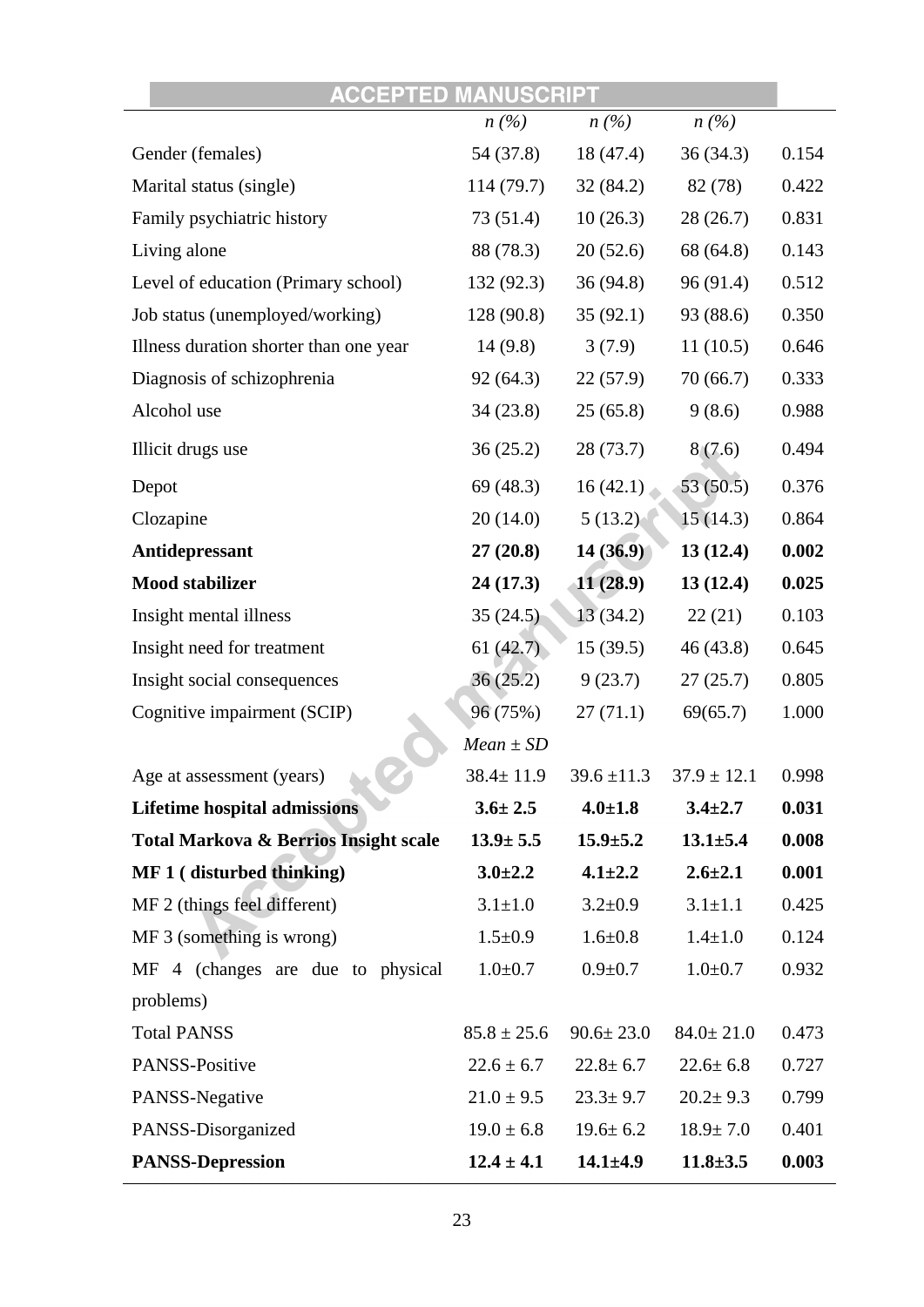| <b>ACCEPTED MANUSCRIPT</b>      |              |              |              |         |
|---------------------------------|--------------|--------------|--------------|---------|
| <b>PANSS-Excitation</b>         | $10.7 + 4.4$ | $10.8 + 4.1$ | $10.7 + 4.5$ | 0.810   |
| Suicidal ideation (item 8 CDSS) | $0.4 + 0.8$  | $1.0 + 1.1$  | $0.3 + 0.6$  | < 0.001 |
| DAI scale                       | $15.8 + 2.3$ | $16.0 + 2.2$ | $15.7 + 2.4$ | 0.479   |
| UKU modified scale              | $5.8 + 4.5$  | $5.9 + 3.5$  | $5.8 + 4.8$  | 0.127   |

SCIP: Screen for Cognitive Impairment in Psychiatry; PANSS: Positive and Negative Syndrome Scale for Schizophrenia; CDSS: Calgary Depression Scale for Schizophrenia; DAI: Drug Attitude inventory; MF: Markova & Berrios Insight scale; UKU: *Udvalg for Kliniske Undersøgelser* side effect rating scale

**SUICE OF THE CITY** 

**Table 2. Bivariate analyses: Relationships between nominal demographic and clinical variables, including clinical insight, and suicidality**

|                            |                  | <b>Suicidality</b> | <i>p</i> -value |  |
|----------------------------|------------------|--------------------|-----------------|--|
|                            |                  | (item 8 CDSS)      |                 |  |
| Gender                     | Females          | $0.5 \pm 0.9$      | 0.07            |  |
|                            | Males            | $0.4 \pm 0.8$      |                 |  |
| <b>Marital status</b>      | <b>Married</b>   |                    | 0.04            |  |
|                            | <b>Unmarried</b> | $0.5 \pm 0.8$      |                 |  |
| Family psychiatric history | Present          | $0.4 \pm 0.8$      | 0.94            |  |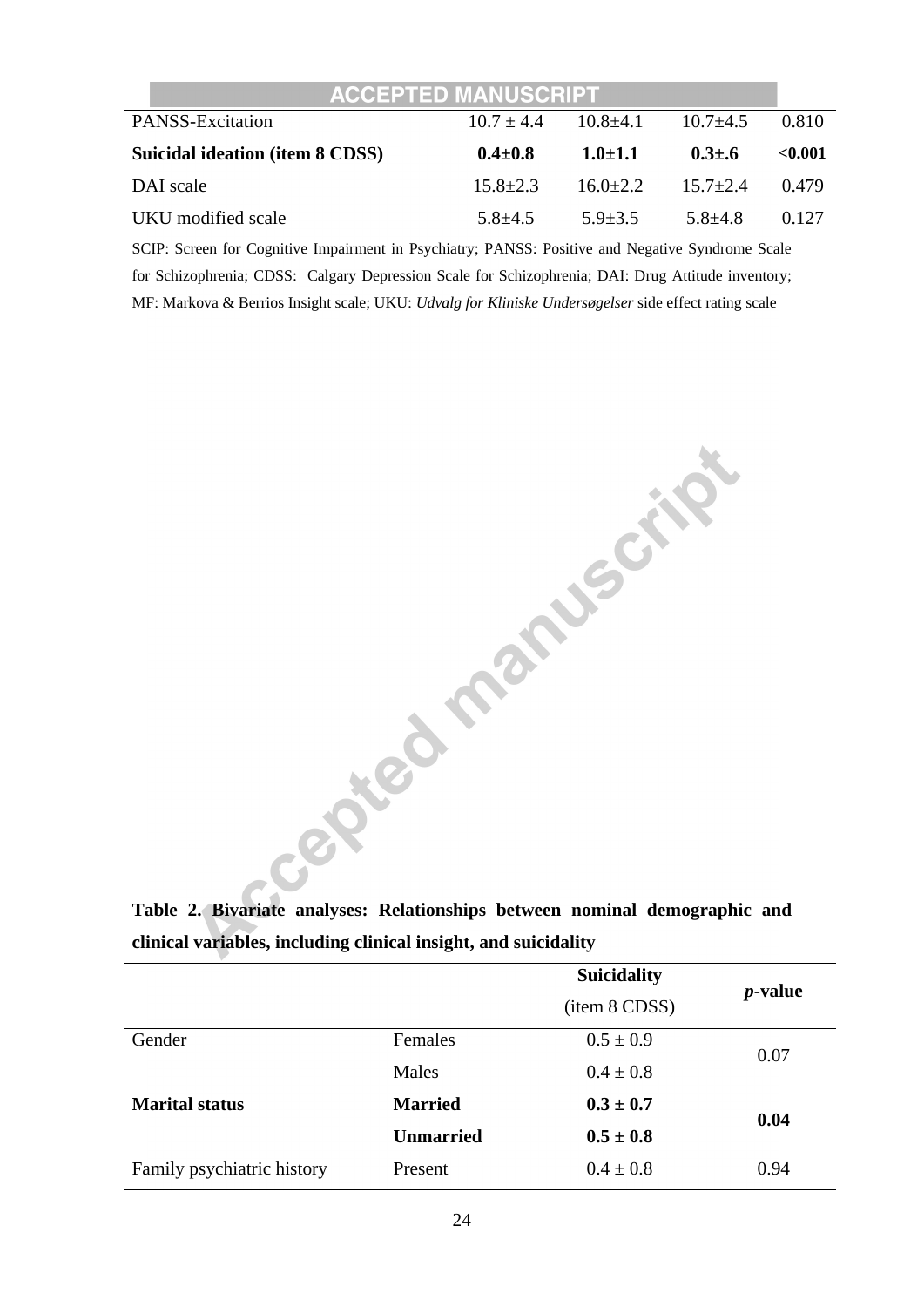|                                    | <b>ACCEPTED MANUSCRIPT</b> |               |         |
|------------------------------------|----------------------------|---------------|---------|
|                                    | Absent                     | $0.4 \pm 0.8$ |         |
| Living status                      | Alone                      | $0.4 \pm 0.9$ | 0.89    |
|                                    | Not alone                  | $0.4\pm0.8$   |         |
| <b>Education level</b>             | Low                        | $0.3 \pm 0.7$ | 0.19    |
|                                    | High                       | $0.5 \pm 0.8$ |         |
| <b>Employment status</b>           | Unemployed                 | $0.5 \pm 0.8$ | < 0.001 |
|                                    | employed                   | $0.2 \pm 0.4$ |         |
| Illness duration $<$ 1 year        | Present                    | $0.3 \pm 0.7$ |         |
|                                    | Absent                     | $0.5\pm0.8$   | 0.26    |
| Diagnosis of schizophrenia         | Present                    | $0.4 \pm 0.8$ |         |
|                                    | Absent                     | $0.4 \pm 0.8$ | 0.91    |
| <b>Previous suicidal behaviour</b> | <b>Present</b>             | $1.0 \pm 1.1$ |         |
|                                    | <b>Absent</b>              | $0.3 \pm 0.6$ | < 0.001 |
| Alcohol consumption                | Present                    | $0.6 \pm 0.9$ |         |
|                                    | Absent                     | $0.4 \pm 0.8$ | 0.10    |
| Drugs consumption                  | Present                    | $0.5 \pm 0.9$ | 0.78    |
|                                    | Absent                     | $0.4 \pm 0.8$ |         |
| On Depot antipsychotic             | Present                    | $0.4 \pm 0.8$ |         |
|                                    | Absent                     | $0.5 \pm 0.9$ | 0.58    |
| On clozapine                       | Present                    | $0.4 \pm 0.8$ |         |
|                                    | Absent                     | $0.5 \pm 0.8$ | 0.47    |
| On antidepressant (yes/no)         | <b>Present</b>             | $0.9 \pm 1.2$ |         |
|                                    | <b>Absent</b>              | $0.3 \pm 0.7$ | $0.001$ |
| On mood stabilizer                 | Present                    | $0.4 \pm 1.0$ | 0.58    |
|                                    | Absent                     | $0.4 \pm 0.8$ |         |
| <b>Insight mental illness</b>      | Good                       | $0.7 \pm 1.1$ | < 0.001 |
|                                    | Poor                       | $0.4 \pm 0.7$ |         |
| Insight need for treatment         | Good                       | $0.4 \pm 0.8$ | 0.74    |
|                                    | Poor                       | $0.4\pm0.8$   |         |
| <b>Insight social consequences</b> | Good                       | $0.6 \pm 0.9$ | 0.04    |
|                                    | Poor                       | $0.4 \pm 0.8$ |         |
| Cognitive impairment               | Present                    | $0.5 \pm 0.9$ | 0.38    |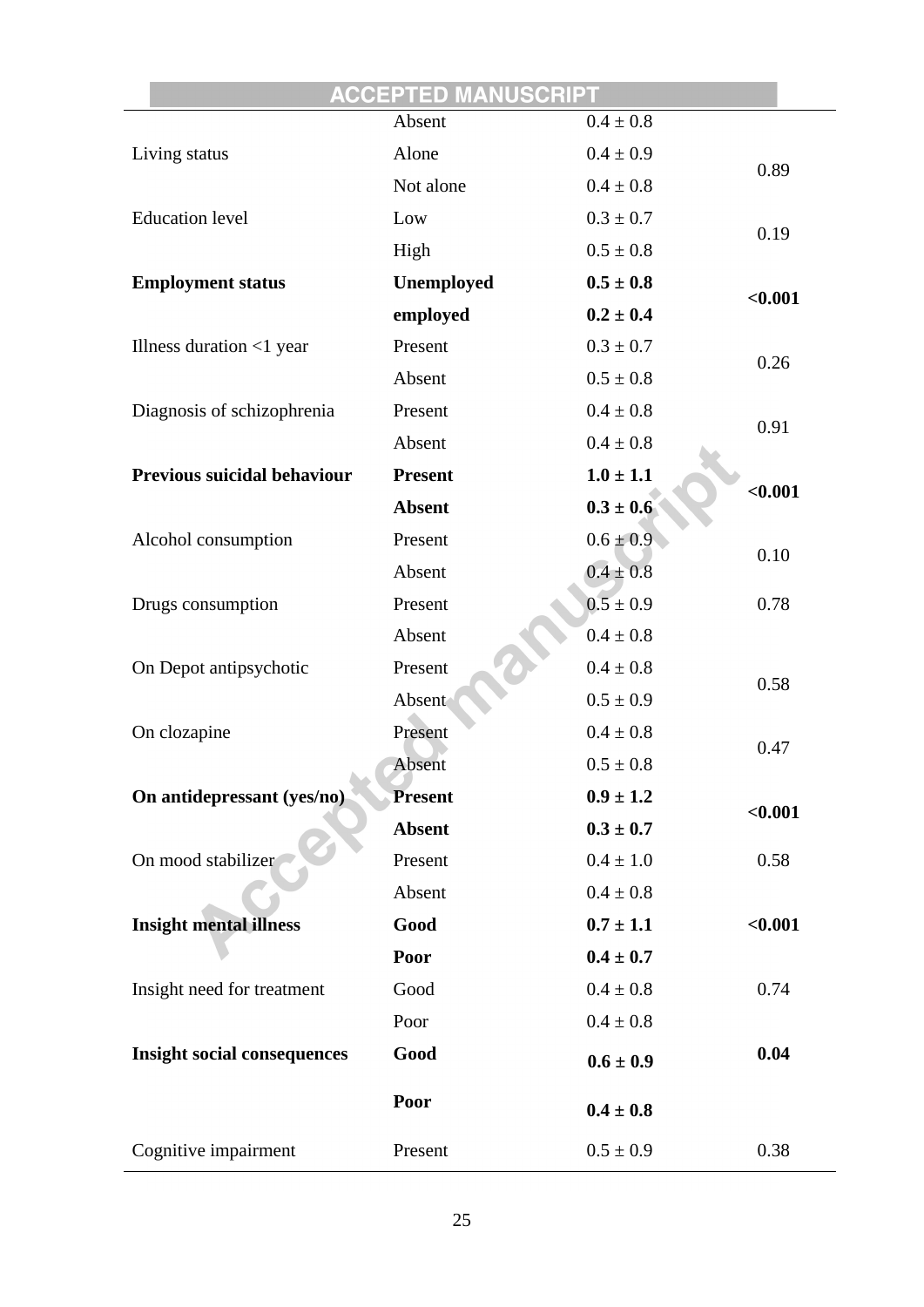| <b>ACCEPTED MANUSCRIPT</b> |               |
|----------------------------|---------------|
| .bsent                     | $0.4 \pm 0.7$ |

| Table 3, Bivariate correlations of suicidality (CDSS item 8) with demographic and |  |
|-----------------------------------------------------------------------------------|--|
| clinical variables, including subjective insight                                  |  |

|                                               | r    | <i>p</i> -value |
|-----------------------------------------------|------|-----------------|
| Age at assessment (years)                     | 0.02 | 0.84            |
| Hospital admissions lifetime                  | 0.03 | 0.77            |
| Total Markova & Berrios Insight scale         | 0.35 | < 0.001         |
| MF1 (awareness of disturbed thinking and loss |      |                 |
| of control over the situation)                | 0.36 | ${<}0.001$      |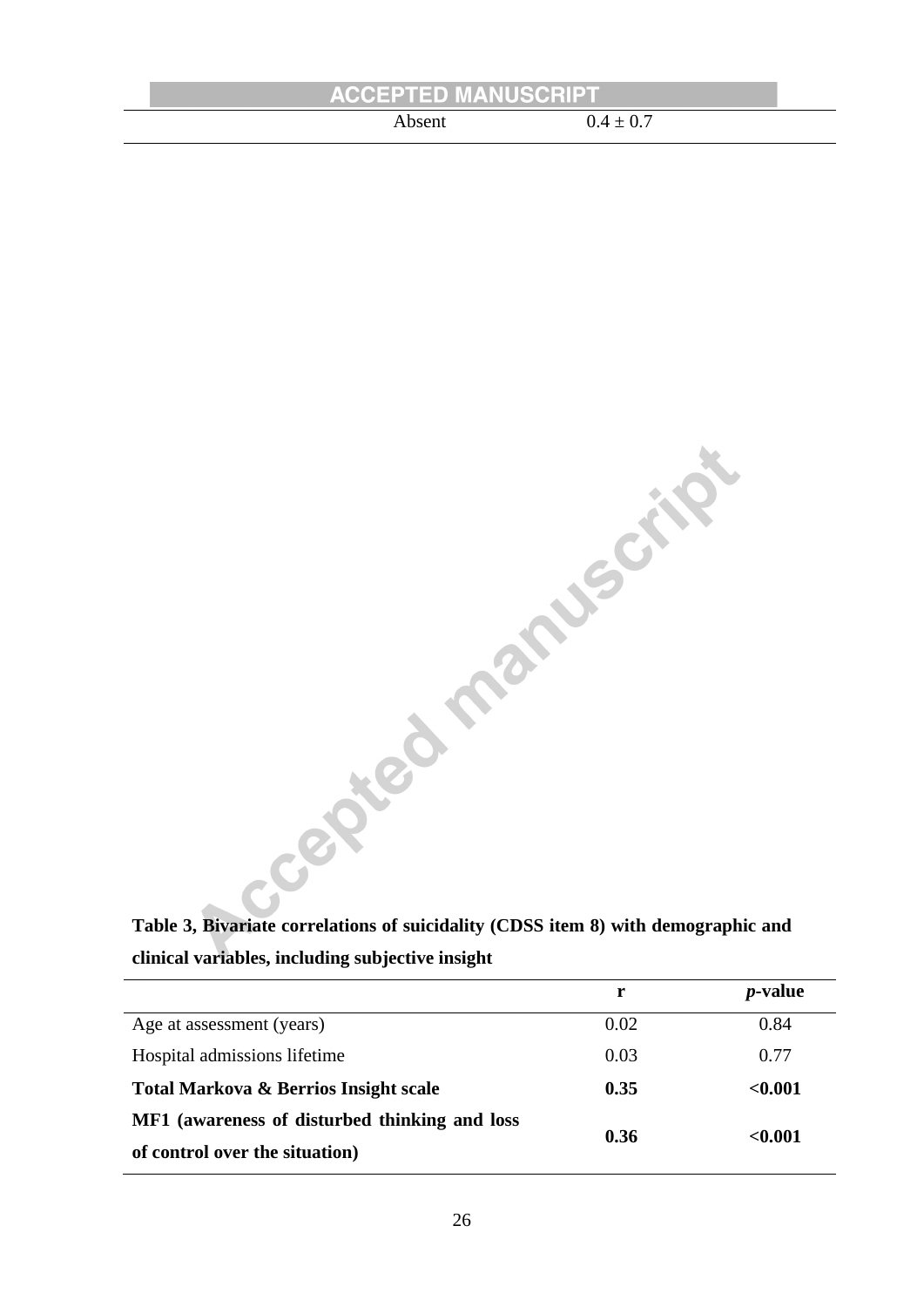| <b>ACCEPTED MANUSCRIPT</b>                     |         |         |
|------------------------------------------------|---------|---------|
| MF2 (acknowledgment things outside as well as  | 0.04    | 0.67    |
| within the individual feel different)          |         |         |
| MF3 (vague feeling that something is wrong)    | 0.20    | 0.02    |
| MF4 (attributing perceived changes to physical |         |         |
| problems)                                      | 0.09    | 0.28    |
| <b>Total PANSS scale</b>                       | 0.27    | < 0.001 |
| <b>PANSS-Positive</b>                          | 0.10    | 0.24    |
| <b>PANSS-Negative</b>                          | 0.31    | < 0.001 |
| PANSS-Disorganized                             | 0.11    | 0.11    |
| <b>PANSS-Depression</b>                        | 0.45    | < 0.001 |
| <b>PANSS-Excitation</b>                        | $-0.02$ | 0.84    |
| DAI scale                                      | 0.08    | 0.38    |
| <b>UKU</b> scale                               | 0.10    | 0.24    |

PANSS: Positive and Negative Syndrome Scale for Schizophrenia; CDSS subtotal: Summary Calgary Depression Scale for Schizophrenia without item 8; DAI: Drug Attitude inventory;

MF: Markova & Berrios Insight scale; UKU: *Udvalg for Kliniske Undersøgelser* side effect rating scale<br>and the United States of the United States of the United States of the United States of the United States of the United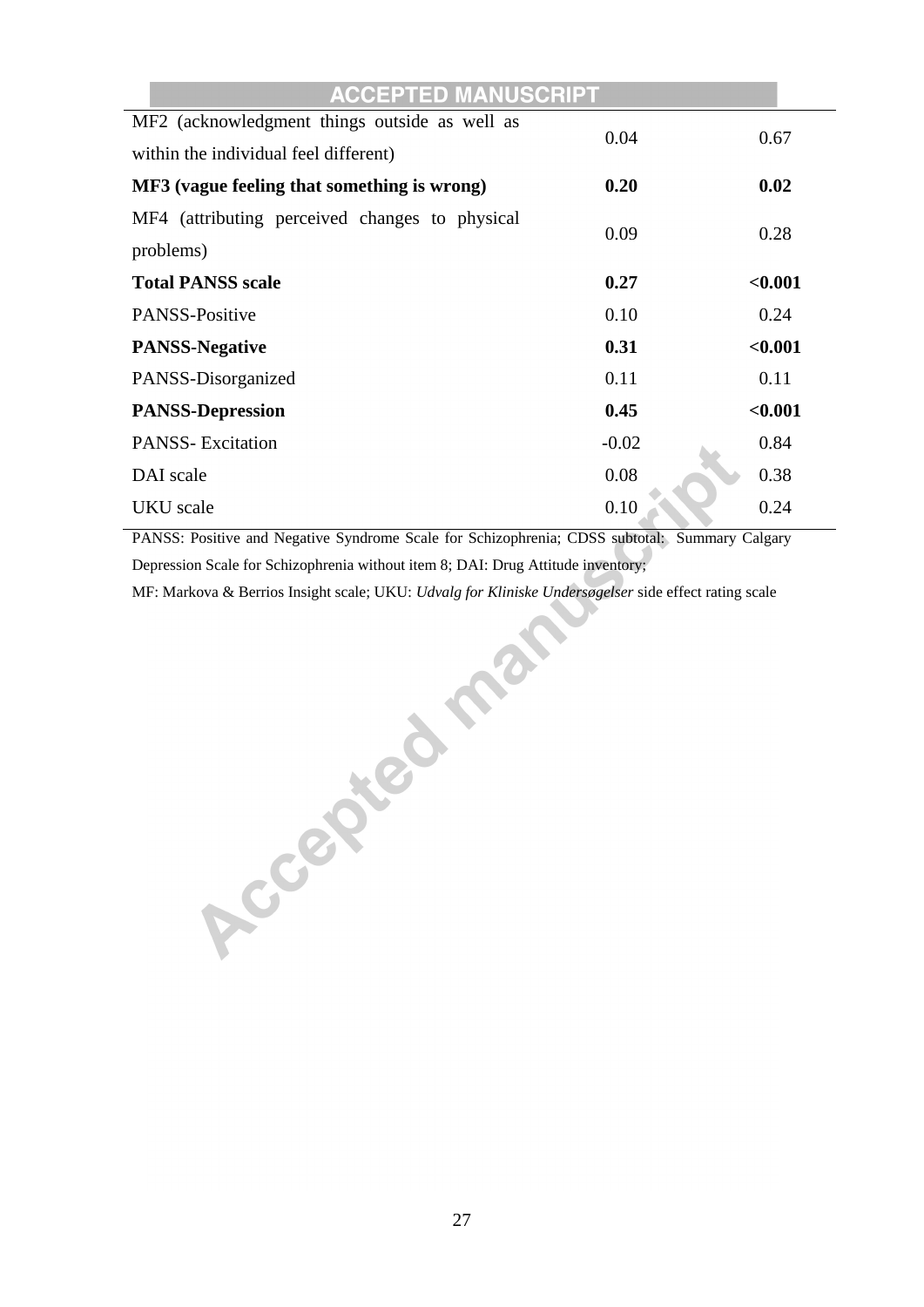| Predictors                                                    | $R^2$ change | $\boldsymbol{B}$ | $\cal SE$ | $\boldsymbol{p}$ |
|---------------------------------------------------------------|--------------|------------------|-----------|------------------|
| Marital status (unmarried)                                    | 0.003        | $-0.011$         | 0.051     | 0.833            |
| Employment status (unemployed)                                | 0.015        | $-0.177$         | 0.218     | 0.418            |
| Previous suicidal behaviour                                   | 0.133        | 0.368            | 0.153     | 0.018            |
| Negative symptoms (PANSS factor)                              | 0.056        | 0.011            | 0.007     | 0.160            |
| <b>Depression (PANSS factor)</b>                              | 0.096        | 0.068            | 0.019     | $0.001$          |
| Insight mental illness                                        | 0.032        | $-0.274$         | 0.163     | 0.095            |
| Insight social consequences                                   | 0.003        | $-0.092$         | 0.164     | 0.577            |
| Total Markova & Berrios Insight scale                         | 0.007        | 0.015            | 0.013     | 0.257            |
|                                                               | 34.5%        |                  |           |                  |
| PANSS: Positive and Negative Syndrome Scale for Schizophrenia |              |                  |           |                  |
|                                                               |              |                  |           |                  |
|                                                               |              |                  |           |                  |
|                                                               | Pant.        |                  |           |                  |
|                                                               |              |                  |           |                  |
| Accepted.                                                     |              |                  |           |                  |
|                                                               |              |                  |           |                  |
|                                                               |              |                  |           |                  |
|                                                               |              |                  |           |                  |
|                                                               |              |                  |           |                  |
|                                                               |              |                  |           |                  |
|                                                               |              |                  |           |                  |
|                                                               |              |                  |           |                  |
|                                                               |              |                  |           |                  |
|                                                               |              |                  |           |                  |
|                                                               |              |                  |           |                  |

**Table 4. Final multivariable linear regression model on suicidality, including significant and non-significant predictors of suicidality.**